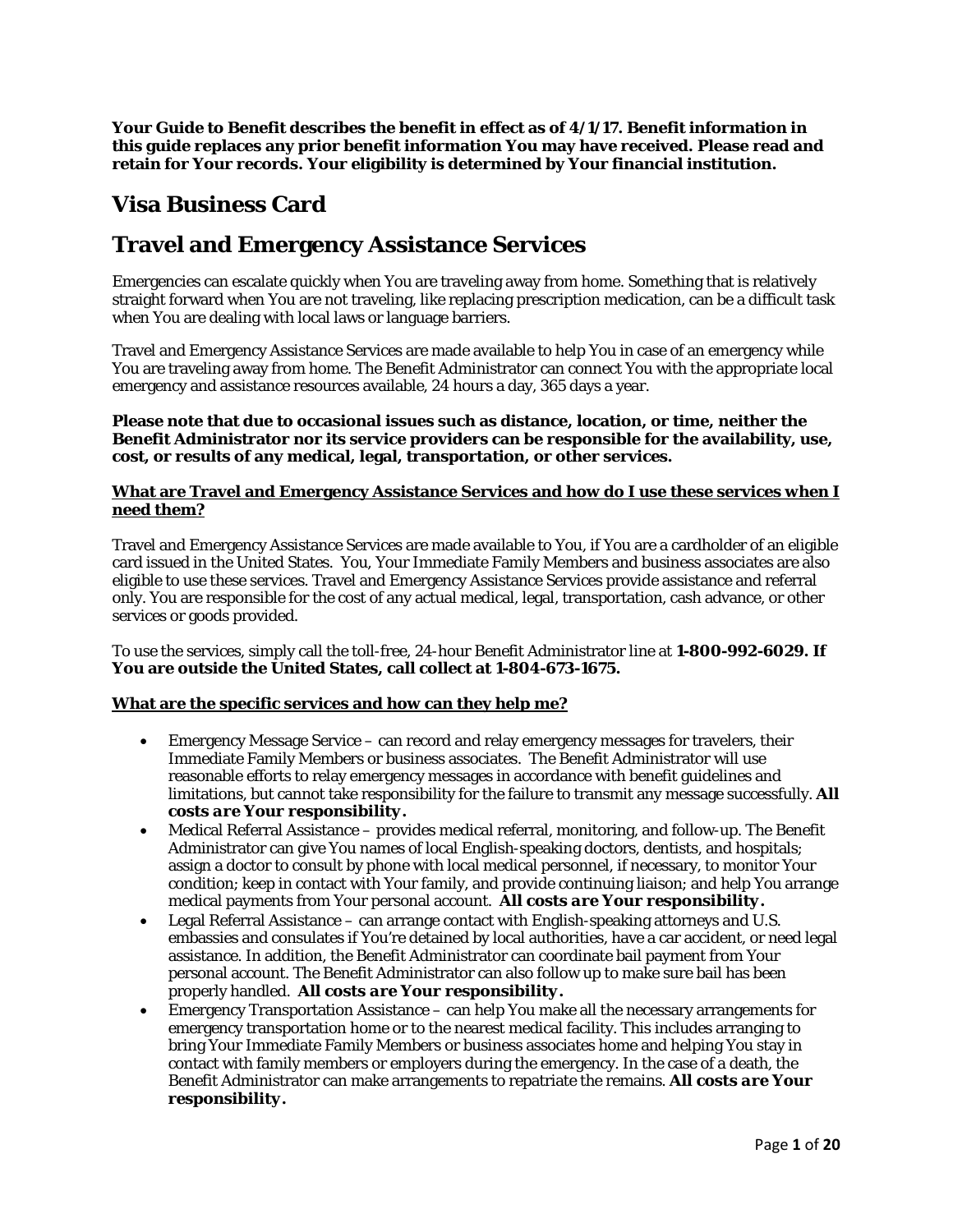- Emergency Ticket Replacement helps You through Your carrier's lost ticket reimbursement process and assists in the delivery of a replacement ticket to You, should You lose Your ticket. *All costs are Your responsibility.*
- Lost Luggage Locator Service can help You through the Common Carrier's claim procedures or can arrange shipment of replacement items if an airline or Common Carrier loses Your checked luggage. *You are responsible for the cost of any replacement items shipped to You.*
- Emergency Translation Services provides telephone assistance in all major languages and helps find local interpreters, if available, when You need more extensive assistance. *All costs are Your responsibility.*
- Prescription Assistance and Valuable Document Delivery Arrangements can help You fill or replace prescriptions, subject to local laws, and can arrange pickup and delivery of Your prescriptions filled for You at local pharmacies. It can also help transport critical documents that You may have left at Your home or elsewhere. *All costs are Your responsibility.*
- Pre-Trip Assistance can give You information on Your destination before You leave such as ATM locations, currency exchange rates, weather reports, health precautions, necessary immunizations, and required passport visas.

## **Definitions**

**Common Carrier** means any mode of transportation by land, water or air operating for hire under a license to carry passengers for which a ticket must be purchased prior to travel. Does not include taxi, limousine service, commuter rail or commuter bus lines.

**Immediate Family Member** means Your Spouse or dependent children under twenty-two (22) years old.

**You or Your** means an eligible person whose name is embossed on an eligible U.S. issued card, and You reside in the United States.

## **Additional provisions for Travel and Emergency Assistance Services**

This benefit is provided to eligible cardholders at no additional cost. The terms and conditions contained in this Guide to Benefits may be modified by subsequent endorsements. Modifications to the terms and conditions may be provided via additional Guide to Benefits mailings, statement inserts, statement messages or electronic notification. The benefits described in this Guide to Benefits will not apply to cardholders whose accounts have been suspended or cancelled.

FORM  $\#TEASB - 2017$  (Stand 04/17) TEAS-B

**For more information about the benefit described in this guide, call the Benefit Administrator at 1-800-992-6029, or call collect outside the U.S. at 1-804-673-1675.**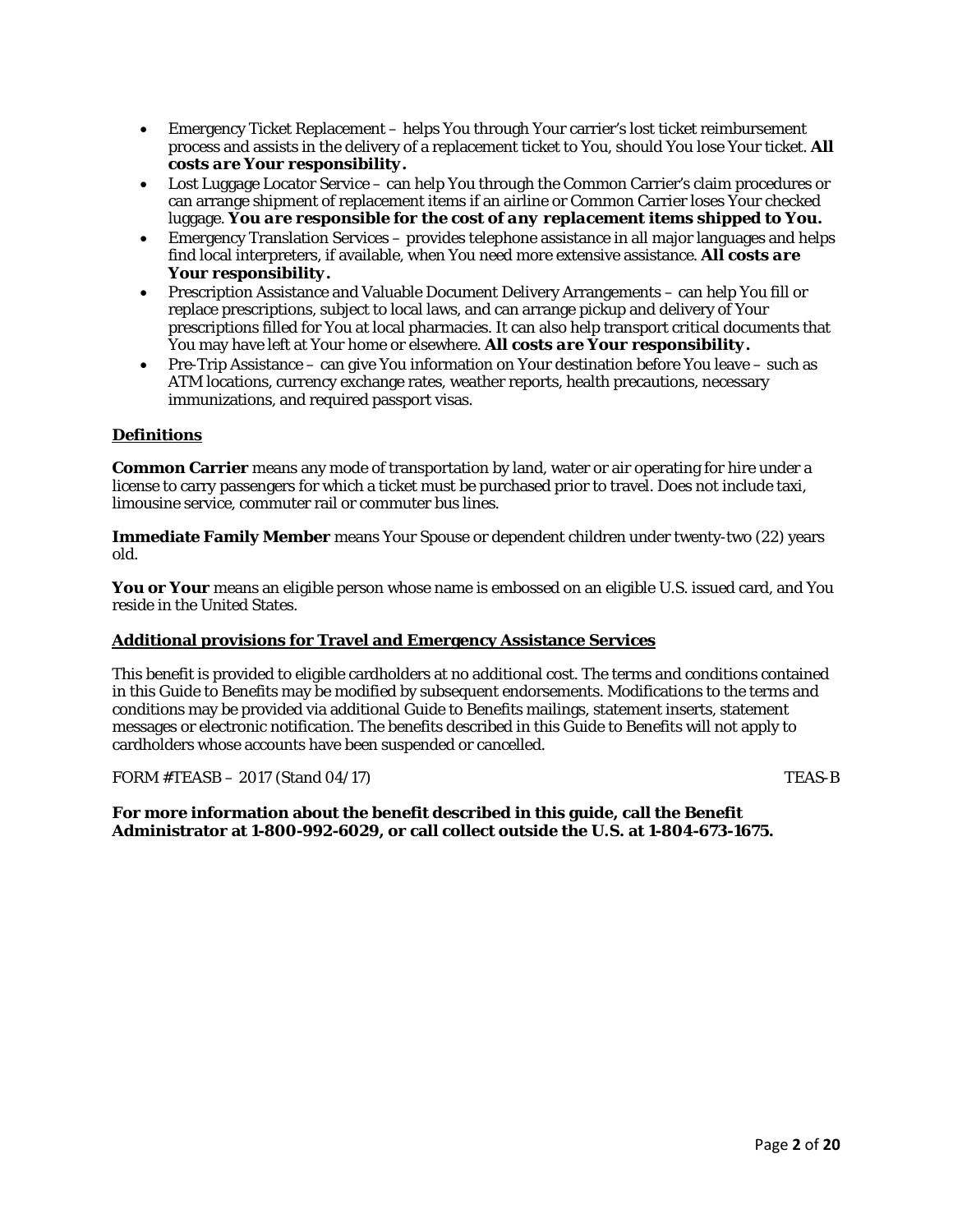# **Auto Rental Collision Damage Waiver**

No cardholder wants to incur the expense of repairing or replacing a rented car. But accidents do happen, and vehicles do get stolen. No matter what happens to Your rental car, You can be covered with Auto Rental Collision Damage Waiver.

Auto Rental Collision Damage Waiver reimburses You for damages caused by theft or collision -- up to the Actual Cash Value of most rented cars. Auto Rental Collision Damage Waiver covers no other type of loss. For example, in the event of a collision involving Your rented vehicle, damage to any other driver's car or the injury of anyone or anything is not covered. Rental periods of thirty-one (31) consecutive days are covered. (Longer rental periods, however, are *not* covered.)

You are eligible for this benefit if Your name is embossed on an eligible card issued in the United States or if You are authorized by Your company to rent an eligible vehicle using the company's eligible Account, as long the rental is purchased entirely with the Account. Only You, as the primary renter of the vehicle, and any additional drivers permitted by the Rental Car Agreement are covered.

## **How Auto Rental Collision Damage Waiver works with other insurance**

Auto Rental Collision Damage Waiver covers theft, damage, valid loss-of-use charges imposed and substantiated by the auto rental company, administrative fees and reasonable and customary towing charges, due to a covered theft or damage to the nearest qualified repair facility.

If the Rental Vehicle is for commercial and/or business purposes, Auto Rental Collision Damage Waiver benefit acts as primary coverage, and You may be reimbursed for up to the actual cash value of the vehicle.

If the Rental Vehicle is for personal reasons, this benefit is secondary coverage, supplemental to Your personal automobile insurance, meaning You may only be reimbursed for the amount of Your personal insurance deductible or other charges, including valid administrative and loss-of-use charges not covered under Your personal insurance policy. If You are renting outside Your country of residence, or if You do not have automobile insurance, Auto Rental Collision Damage Waiver acts as primary coverage.

## **How to use Auto Rental Collision Damage Waiver**

- 1. Use Your card to initiate and complete Your entire car rental transaction.
- 2. Review the auto rental agreement and decline the rental company's collision damage waiver (CDW/LDW) option, or a similar provision, **as accepting this coverage will cancel out Your benefit**. If the rental company insists that You purchase their insurance or collision damage waiver, **call the Benefit Administrator for assistance at 1-800-348-8472. Outside the United States, call collect at 1-804-673-1164.**

## **Before You leave the lot, be sure to check the car for any prior damage.**

This benefit is in effect during the time the rental car is in Your (or an authorized driver's) control, and it terminates when the rental company reassumes control of their vehicle.

This benefit is available in the United States and most foreign countries (**with the exception of Israel, Jamaica, the Republic of Ireland or Northern Ireland**). However, this benefit is not available where precluded by law, or where it's in violation of the territory terms of the auto rental agreement, or when prohibited by individual merchants. **Because regulations vary outside the United States, check with Your auto rental company and the Benefit Administrator before You travel, to be sure that Auto Rental Collision Damage Waiver will apply.**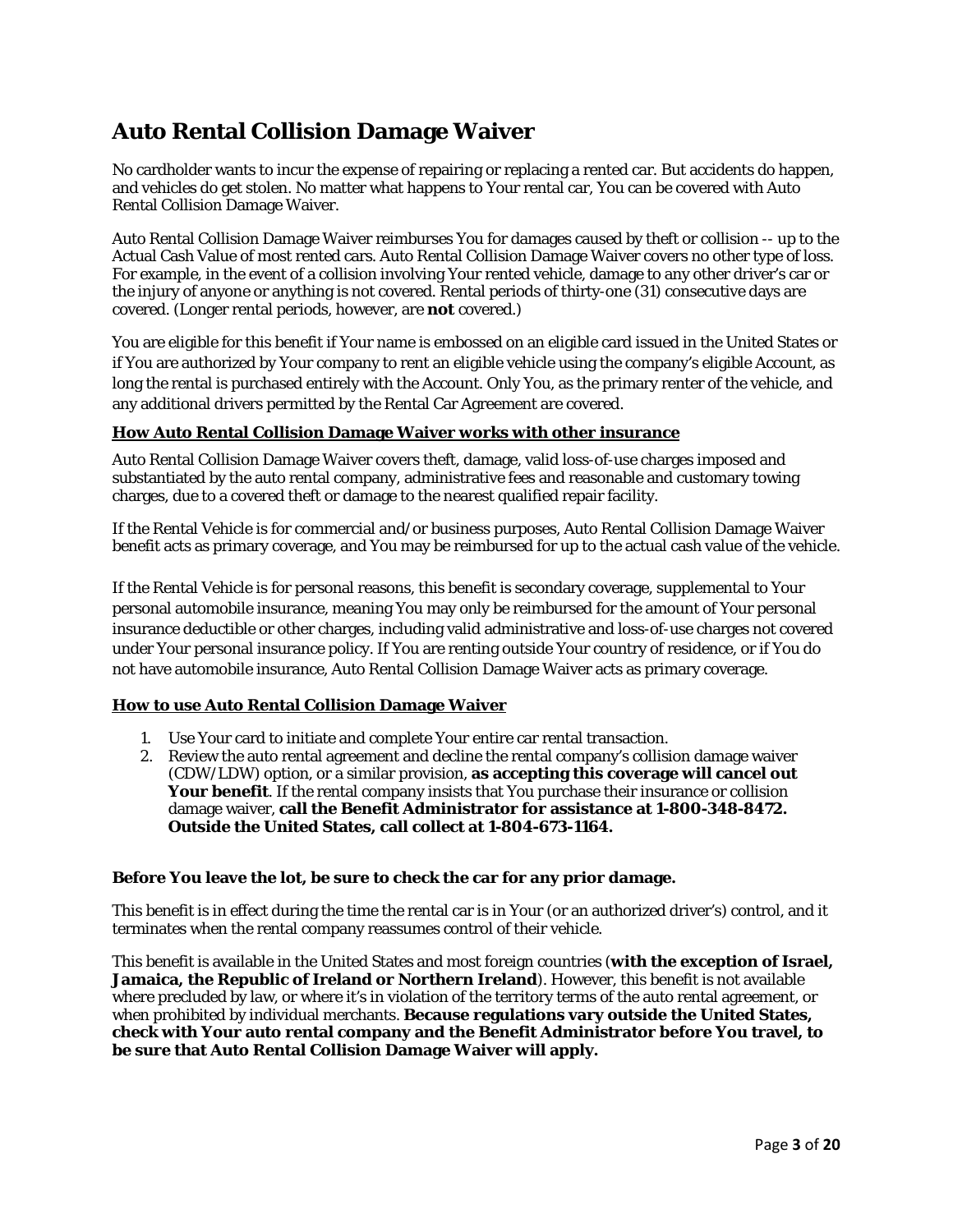## **Vehicles** *not* **covered**

Certain vehicles are *not* covered by this benefit, they consist of expensive, exotic, and antique cars; cargo vans; certain vans; vehicles with an open cargo bed; trucks; motorcycles; mopeds; motorbikes; limousines; and recreational vehicles.

Examples of expensive or exotic cars are the Alfa Romeo, Aston Martin, Bentley, Corvette, Ferrari, Jaguar, Lamborghini, Lotus, Maserati, Maybach, McLaren, Porsche, Rolls Royce, and Tesla. However, selected models of Audi, BMW, Mercedes-Benz, Cadillac, Infiniti, Land Rover, Lexus, Lincoln, and Range Rover *are* covered.

An antique car is defined as one that is over twenty (20) years old, or one that has not been manufactured for ten (10) years or more.

Vans are not covered. But those designed as small-group transportation vehicles (seating up to nine [9] people, including the driver) *are* covered.

#### **If You have questions about a specific vehicle's coverage or organization where the vehicle is being reserved, call the Benefit Administrator at 1-800-348-8472 or call collect outside the United States at 1-804-673-1164.**

#### **Related instances & losses** *not* **covered**

- Any obligation You assume under any agreement (other than the deductible on Your personal auto policy)
- Any violation of the auto rental agreement or this benefit
- Injury of anyone, or damage to anything, inside or outside the Rental Vehicle
- Loss or theft of personal belongings
- Personal liability
- Expenses assumed, waived, or paid by the auto rental company, or its insurer
- The cost of any insurance, or collision damage waiver, offered by or purchased through the auto rental company
- Depreciation of the Rental Vehicle caused by the incident including, but not limited to, "diminished value"
- Expenses reimbursable by Your insurer, employer, or employer's insurance
- Theft or damage due to intentional acts, or due to the driver(s) being under the influence of alcohol, intoxicants, or drugs, or due to contraband, or illegal activities
- Wear and tear, gradual deterioration, or mechanical breakdown
- Items not installed by the original manufacturer
- Damage due to off-road operation of the Rental Vehicle
- Theft or damage due to hostility of any kind (including, but not limited to, war, invasion, rebellion, insurrection, or terrorist activities)
- Confiscation by authorities
- Vehicles that do not meet the definition of covered vehicles
- Rental periods that either exceed, or are intended to exceed thirty-one (31) consecutive days
- Leases and mini leases
- Theft or damage as a result of the authorized driver's and/or cardholder's lack of reasonable care in protecting the Rental Vehicle before and/or after the damage or theft occurs (for example, leaving the car running and unattended)
- Theft or damage reported more than forty-five (45) days\* after the date of the incident
- Theft or damage for which a claim form has not been received within ninety (90) days\* from the date of the incident
- Theft or damage for which all required documentation has not been received within three hundred and sixty-five (365) days after the date of the incident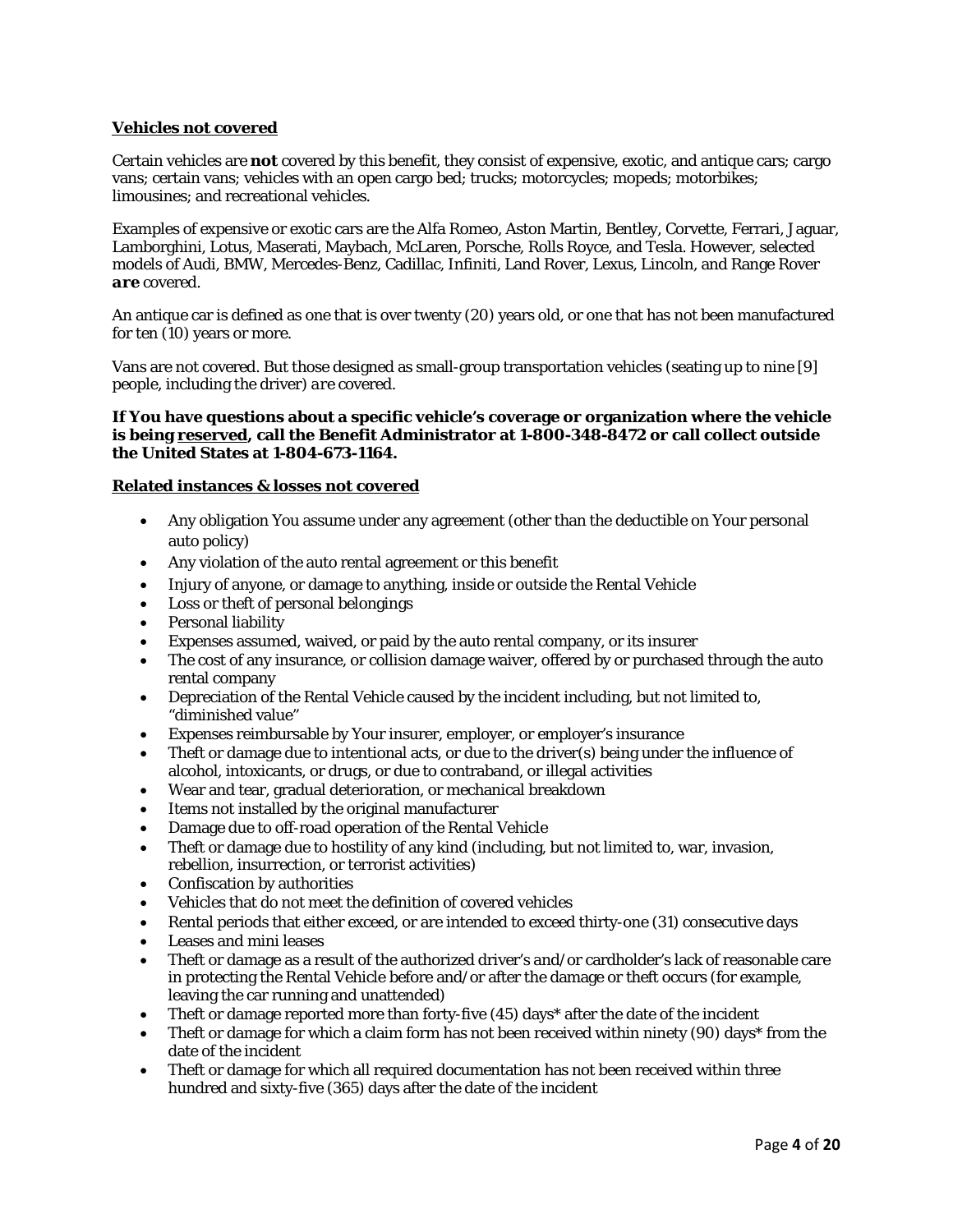• Theft or damage from rental transactions that originated in Israel, Jamaica, the Republic of Ireland, or Northern Ireland

#### **\*Not applicable to residents in certain states**

#### **Filing a claim**

It is Your responsibility as a cardholder to make every effort to protect Your Rental Vehicle from damage or theft. If You have an accident, or Your Rental Vehicle has been stolen, immediately call the Benefit Administrator at **1-800-348-8472** to report the incident, regardless of whether Your liability has been established. Outside the United States, call collect at **1**-**804-673-1164.**

You should report the theft or damage as soon as possible but no later **than forty-five (45) days** from the date of the incident.

The Benefit Administrator reserves the right to deny any claim containing charges that would not have been included, if notification occurred before the expenses were incurred. Thus, it's in Your best interest to notify the Benefit Administrator immediately after an incident. Reporting to any other person will not fulfill this obligation.

#### **What You must submit to file a claim**

At the time of the theft or damage, or when You return the Rental Vehicle, ask Your car rental company for the following documents:

- A copy of the accident report form
- A copy of the initial and final auto rental agreements (front and back)
- A copy of the repair estimate and itemized repair bill
- Two  $(2)$  photographs of the damaged vehicle, if available
- A police report, if obtainable
- A copy of the demand letter which indicates the costs You are responsible for and any amounts that have been paid toward the claim.

Submit all of the above documents from the rental company, along with the following documents, to the Benefit Administrator:

- The completed and signed Auto Rental Collision Damage Waiver claim form (Important: This must be postmarked within ninety (90) days\* of the theft or damage date, even if all other required documentation is not yet available – **or Your claim may be denied**).
- A copy of Your monthly billing statement (showing the last four [4] digits of the Account number) demonstrating that the entire rental transaction was made on Your eligible Account.
- If the rental was for personal use, a statement from Your insurance carrier (and/or Your employer or employer's insurance carrier, if applicable), or other reimbursement showing the costs for which You are responsible, and any amounts that have been paid toward the claim. Or, if You have no applicable insurance or reimbursement, a statement of no insurance or reimbursement is required.
- If the rental was for personal use, a copy of Your primary insurance policy's Declarations Page (if applicable), to confirm Your deductible (This means the document(s) in Your insurance policy that lists names, coverages, limits, effective dates, and deductibles).
- Any other documentation required by the Benefit Administrator to substantiate the claim.

Finally, please note that all remaining documents must be postmarked within three hundred and sixtyfive (365) days\* of the theft or damage date **or Your claim may be denied.**

#### **\*Not applicable to residents of certain states.**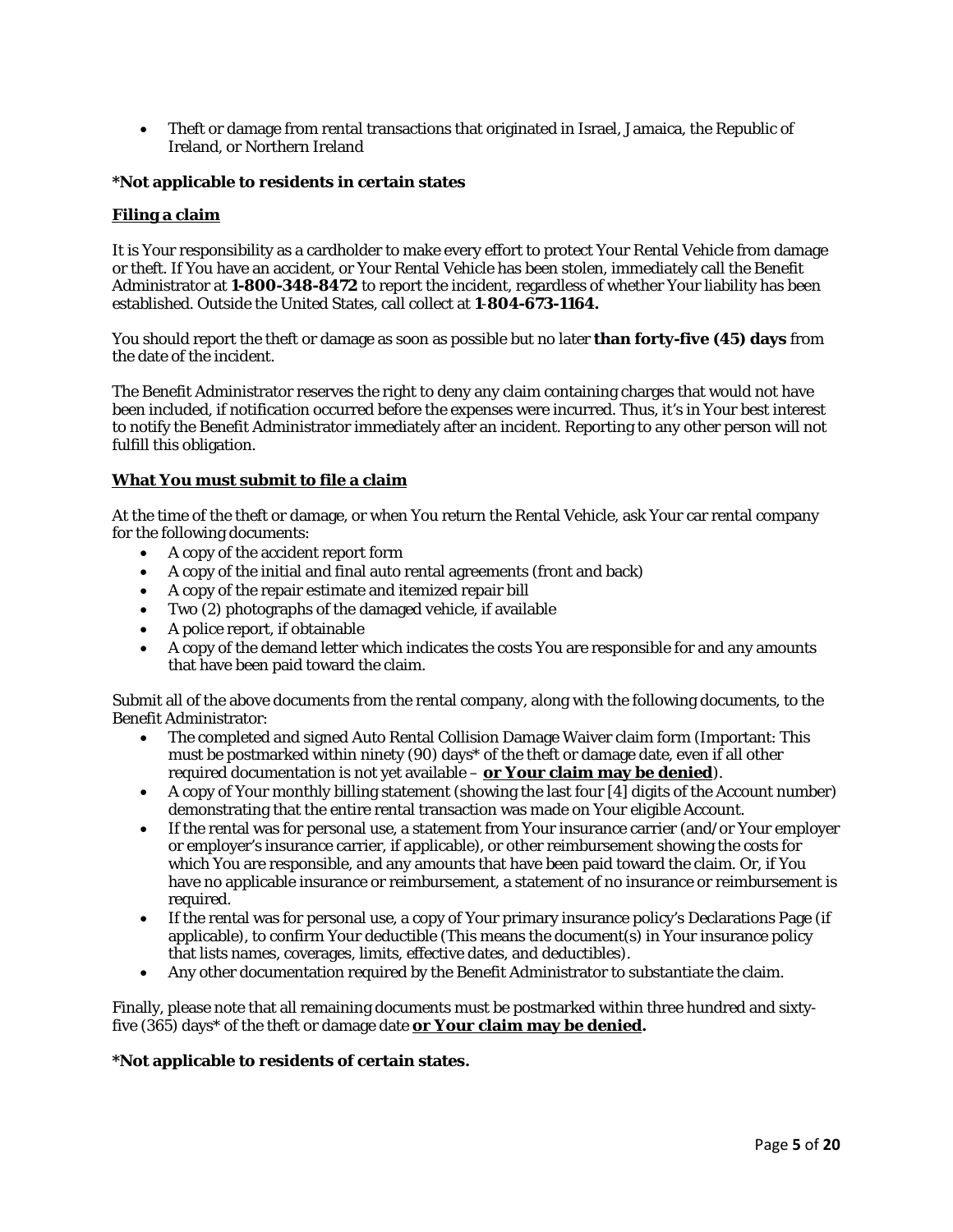## *For faster filing, or to learn more about Auto Rental Collision Damage Waiver, visit*  **www.eclaimsline.com**

#### **Finalizing Your claim**

Your claim will typically be finalized within fifteen (15) days, after the Benefit Administrator has received all the documentation needed to substantiate Your claim.

#### **Transference of claims**

Once Your claim has been paid, all Your rights and remedies against any party in regard to this theft or damage will be transferred to the Benefit Administrator, to the extent of the cost of payment made to You. You must give the Benefit Administrator all assistance as may reasonably be required to secure all rights and remedies.

#### **Definitions**

**Account** means Your credit or debit card Accounts.

**Actual Cash Value** means the amount a Rental Vehicle is determined to be worth based on its market value, age and condition at the time of loss.

**Eligible Person** means a cardholder who pays for their auto rental by using their eligible Account.

**Rental Car Agreement** means the entire contract an eligible renter receives when renting a Rental Vehicle from a rental car agency which describes in full all of the terms and conditions of the rental, as well as the responsibilities of all parties under the contract.

**Rental Vehicle** means a land motor vehicle with four or more wheels as described in the participating organization's disclosure statement which the eligible renter has rented for the period of time shown on the Rental Car Agreement and does not have a manufacturer's suggested retail price exceeding the amount shown on the participating organization's disclosure statement

**You or Your** means an Eligible Person who uses their eligible card to initiate and complete the rental car transaction.

#### **Additional provisions for Auto Rental Collision Damage Waiver**

- Signed or pinned transactions are covered as long as You use Your eligible Account to secure the transaction.
- You shall do all things reasonable to avoid or diminish any loss covered by this benefit. This provision will not be unreasonably applied to avoid claims.
- If You make any claim knowing it to be false or fraudulent in any respect, no coverage shall exist for such claim, and Your benefit may be cancelled. Each cardholder agrees that representations regarding claims will be accurate and complete. Any and all relevant provisions shall be void in any case of fraud, intentional concealment, or misrepresentation of material fact.
- No legal action for a claim may be brought against the Provider until sixty (60) days after the Provider receives Proof of Loss. No legal action against the Provider may be brought more than two (2) years after the time for giving Proof of Loss. Further, no legal action may be brought against the Provider unless all the terms of the Guide to Benefits have been complied with fully.
- This benefit is provided to eligible cardholders at no additional cost. The terms and conditions contained in this Guide to Benefits may be modified by subsequent endorsements. Modifications to the terms and conditions may be provided via additional Guide to Benefits mailings, statement inserts, statement messages or electronic notification. The benefits described in this Guide to Benefits will not apply to cardholders whose Accounts have been suspended or cancelled.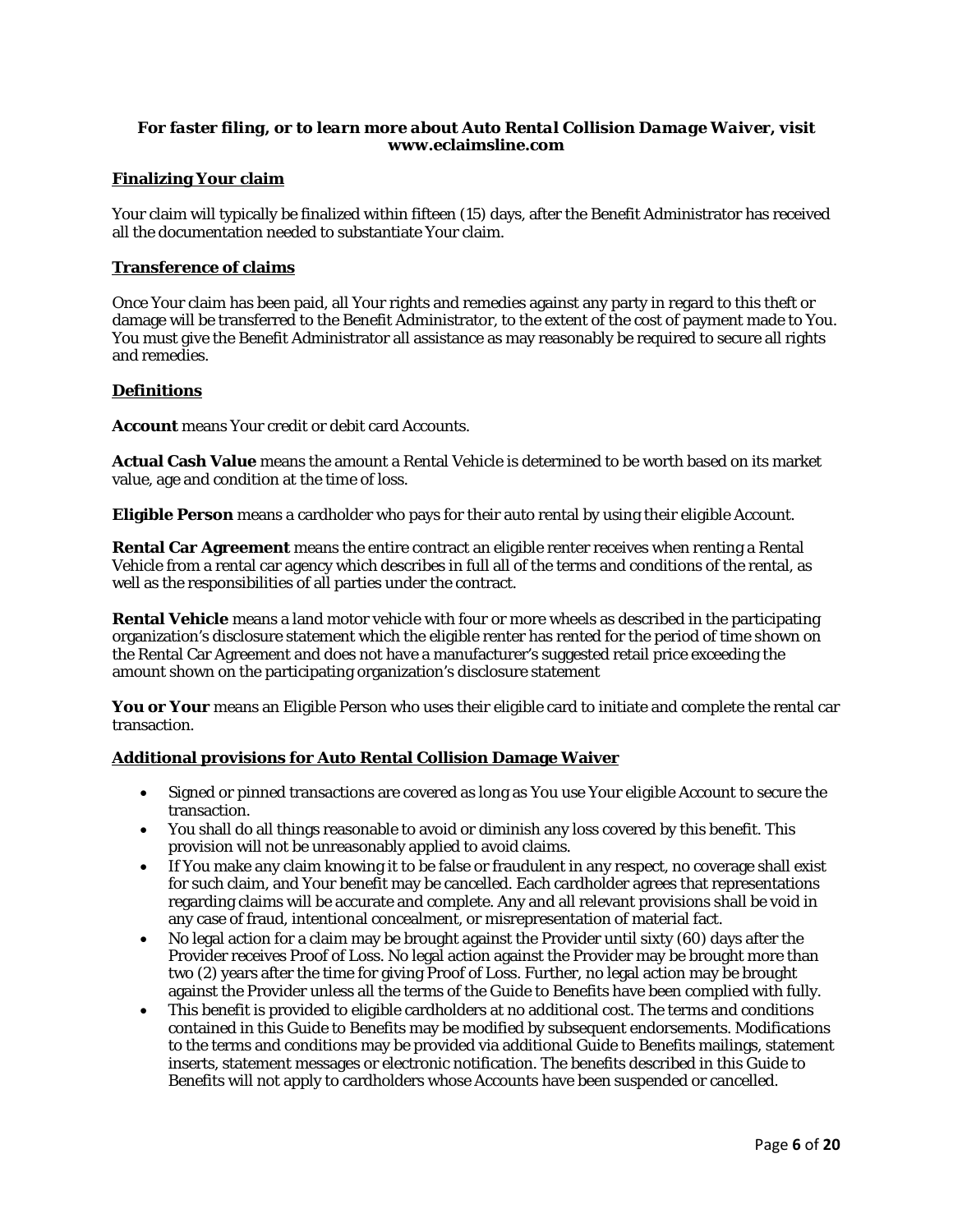- Termination dates may vary by financial institutions. Your financial institution can cancel or nonrenew the benefits for cardholders, and if they do, they will notify You at least thirty (30) days in advance. Indemnity Insurance Company of North America ("Provider") is the underwriter of these benefits and is solely responsible for its administration and claims. The Benefit Administrator provides services on behalf of the Provider.
- After the Benefit Administrator has paid Your claim, all Your rights and remedies against any party in respect of this claim will be transferred to the Benefit Administrator to the extent of the payment made to You. You must give the Benefit Administrator all assistance as may reasonably be required to secure all rights and remedies.
- This benefit does not apply to the extent that trade or economic sanctions or other laws or regulations prohibit the provision of insurance, including, but not limited to, the payment of claims.

FORM #BCDW01 – 2017 (04/17) ARCDW-B

**For more information about the benefit described in this guide, call the Benefit Administrator at 1-800-348-8472, or call collect outside the U.S. at 1-804-673-1164.**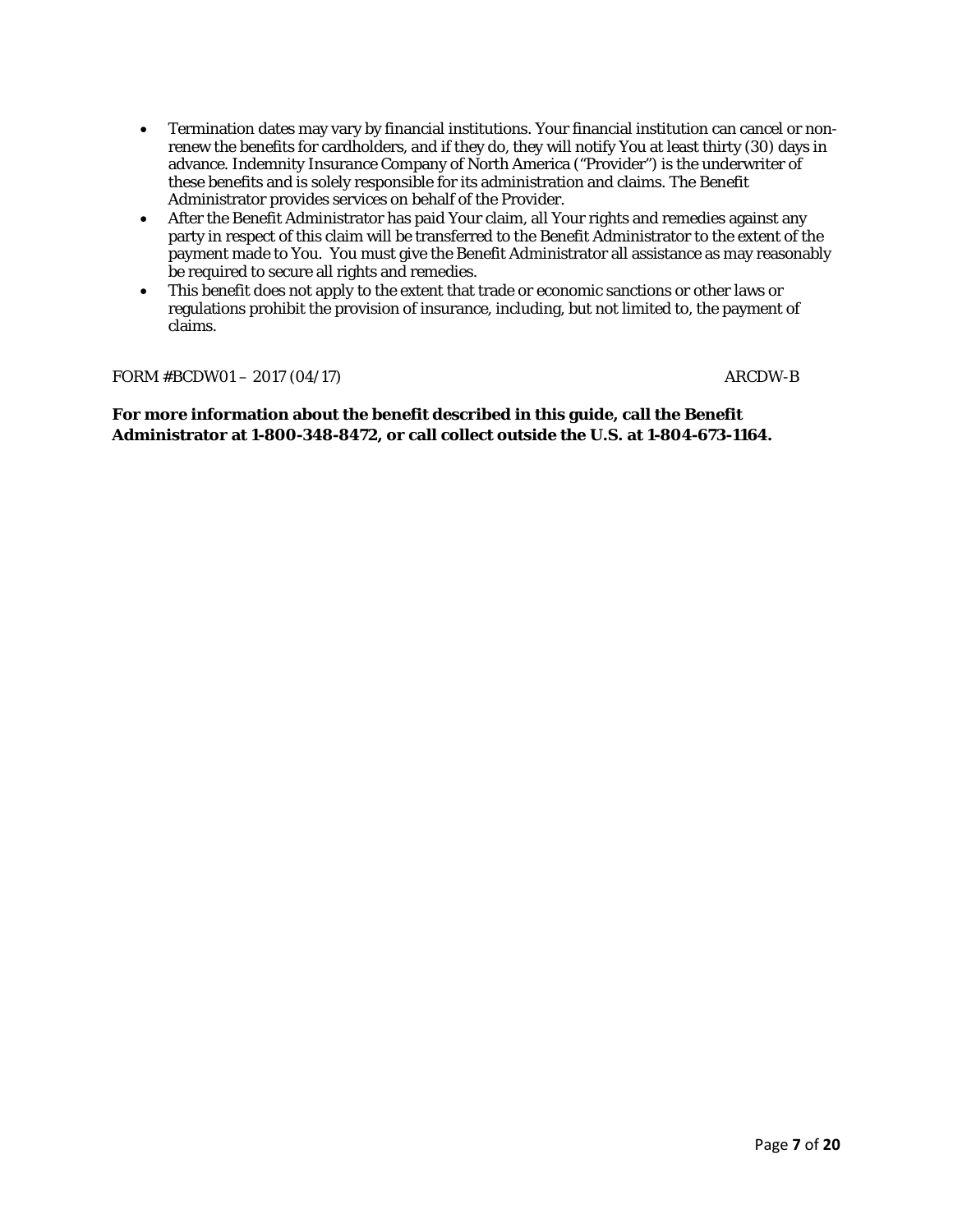# **Purchase Security/Extended Protection**

# **Purchase Security**

Life is full of surprises…some good surprises; and some, not so good.

For instance, Your son's brand new iPad got soaked, in a sudden rainstorm at summer camp. But, You bought the item with Your card so, You may be covered. Purchase Security protects new retail purchases made with Your eligible Account and/or rewards program associated with Your covered Account within the first ninety (90) days from the date of purchase. To be eligible for this coverage, You need to purchase either a portion or the entire cost of the item using Your Account.

At the Benefit Administrator's discretion, this benefit replaces, repairs, or reimburses You, up to the total purchase price of Your item for a maximum of ten thousand dollars (\$10,000.00) per claim and fifty thousand dollars (\$50,000.00), per cardholder, in the event of theft or damage.

You are eligible for this benefit if You are a cardholder of an eligible card issued in the United States.

Gifts purchased for friends and family members may also be covered if they are purchased with Your covered Account and/or rewards program associated with Your covered Account.

## **Purchase Security covers**

Eligible items of property purchased with Your Account and/or rewards program associated with Your covered Account are covered for theft or damage. Purchases made outside the United States are also covered as long as You purchased the item with Your covered Account and/or rewards program associated with Your covered Account.

## **Purchase Security does** *not* **cover**

- Animals and living plants
- Antiques or collectible items
- Boats, aircraft, automobiles, and any other motorized vehicles and their motors, equipment, or accessories, including trailers and other items towable or attachable to any motorized vehicle
- Broken items, unless the result of a covered occurrence
- Computer software
- Items purchased for resale
- Items that are lost, or that "mysteriously disappear," meaning they vanished in an unexplained manner, with no evidence of wrongdoing by one person or several
- Items under the control and care of a common carrier (including the U.S. Postal Service, airplanes, or a delivery service)
- Items in Your baggage (unless hand carried, or under Your supervision or that of a companion You know); includes jewelry and watches, among other things
- Theft or damage stemming from abuse, fraud, hostilities (war, invasion, rebellion, insurrection, terrorist activities, and more); confiscation by authorities (if contraband or illegal); normal wear and tear; flood, earthquake, radioactive contamination; damage from inherent product defects
- Theft or damage from misdelivery, or voluntarily parting with property
- Medical equipment
- Perishable or consumable items, including cosmetics, perfumes, rechargeable batteries, among others
- Real estate and items intended for real estate, including hard-wired and hard-plumbed items, garage doors and openers, ceiling fans, among other items
- Rented and leased items
- Traveler's checks, cash, tickets, credit or debit cards, among other negotiable purchased instruments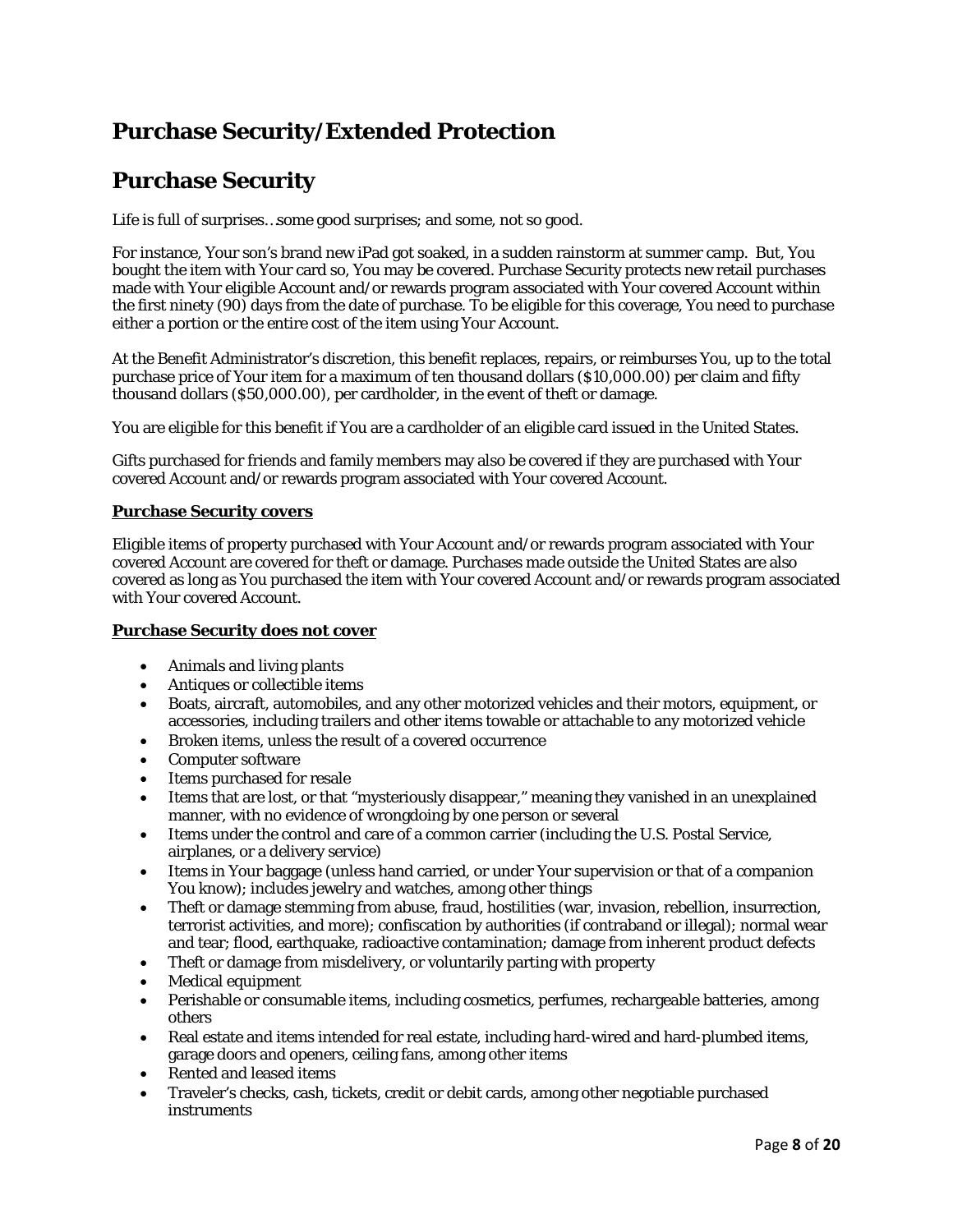• Items used or pre-owned (Refurbished items will not be considered used or pre-owned as long as accompanied by a warranty)

## **Filing a Purchase Security claim**

**Call the Benefit Administrator at 1-800-848-1943, or call collect outside the U.S. at 1-303- 967-1096, within sixty (60) days** of the damage or theft **(if You wait longer, coverage may be denied).** The Benefit Administrator will ask for some preliminary claim information, answer Your questions and send You a claim form. When You submit Your claim, be sure to include all information regarding Your claim including the time, place, cause and the amount to either replace or repair the item.

If You have insurance (homeowner's, renter's, car, employer or any other), You are required to file a claim with Your insurance company and to submit a copy of any claim settlement from Your insurance company along with Your claim form. Purchase Security provides coverage on an "excess" coverage basis, meaning it does not duplicate coverage, but pays for a loss only after valid and collectible insurance or indemnity (including, but not limited to, homeowner's, renter's, automobile, or employer's insurance policies) has been exhausted. At that point, Purchase Security will cover the loss up to the amount charged to Your eligible Account, subject to the terms, exclusions, and limits of liability of the benefit.

This benefit also pays for the outstanding deductible portion of Your insurance or indemnity for eligible claims. The maximum total limit of liability is up to ten thousand dollars (\$10,000.00) per claim occurrence and fifty thousand dollars (\$50,000.00) per cardholder. You will receive no more than the purchase price as recorded on the eligible card receipt.

When a protected item is part of a pair or set, You will receive no more than the value (as described above) of the particular part or parts, stolen or damaged, regardless of any special value that item may have as part of such a pair or set, and no more than the proportionate part of an aggregate purchase price of such pair or set.

## *For faster filing, or to learn more about Purchase Security, visit* **[www.cardbenefitservices.com](http://www.visa.com/eclaims)**

Gift recipients may file their own claims, if they have the necessary substantiating documents.

## **Please submit the following documents:**

- Your signed and completed claim form
- A copy of Your monthly billing statement (showing the last four [4] digits of the Account number) demonstrating that the purchase was made on Your eligible Account and/or rewards programs associated with Your covered Account
- If more than one method of payment was used, please provide documentation as to additional currency, voucher, points or any other payment method utilized
- A copy of the itemized store receipt demonstrating that the purchase was made on Your eligible Account and/or rewards program associated with Your covered Account
- Copy of the documentation of any other settlement of the loss (if applicable)
- If the item is repairable, the estimate of repair OR a copy of the paid receipt/invoice for the repairs, indicating the type of damage to the claimed item (if applicable)
- Copy of the police report **(made within forty-eight (48) hours of the occurrence in the case of theft)**, fire report or incident report to substantiate the loss. If the loss was not reported, please provide a replacement receipt or other sufficient proof of loss deemed eligible solely by Your Benefits Specialist (if applicable)
- Any other documents necessary to substantiate Your claim

In some cases of damage, You will be asked to send, **at Your expense**, the damaged item along with Your claim in order to substantiate the claim, so make sure to keep the damaged item in Your possession.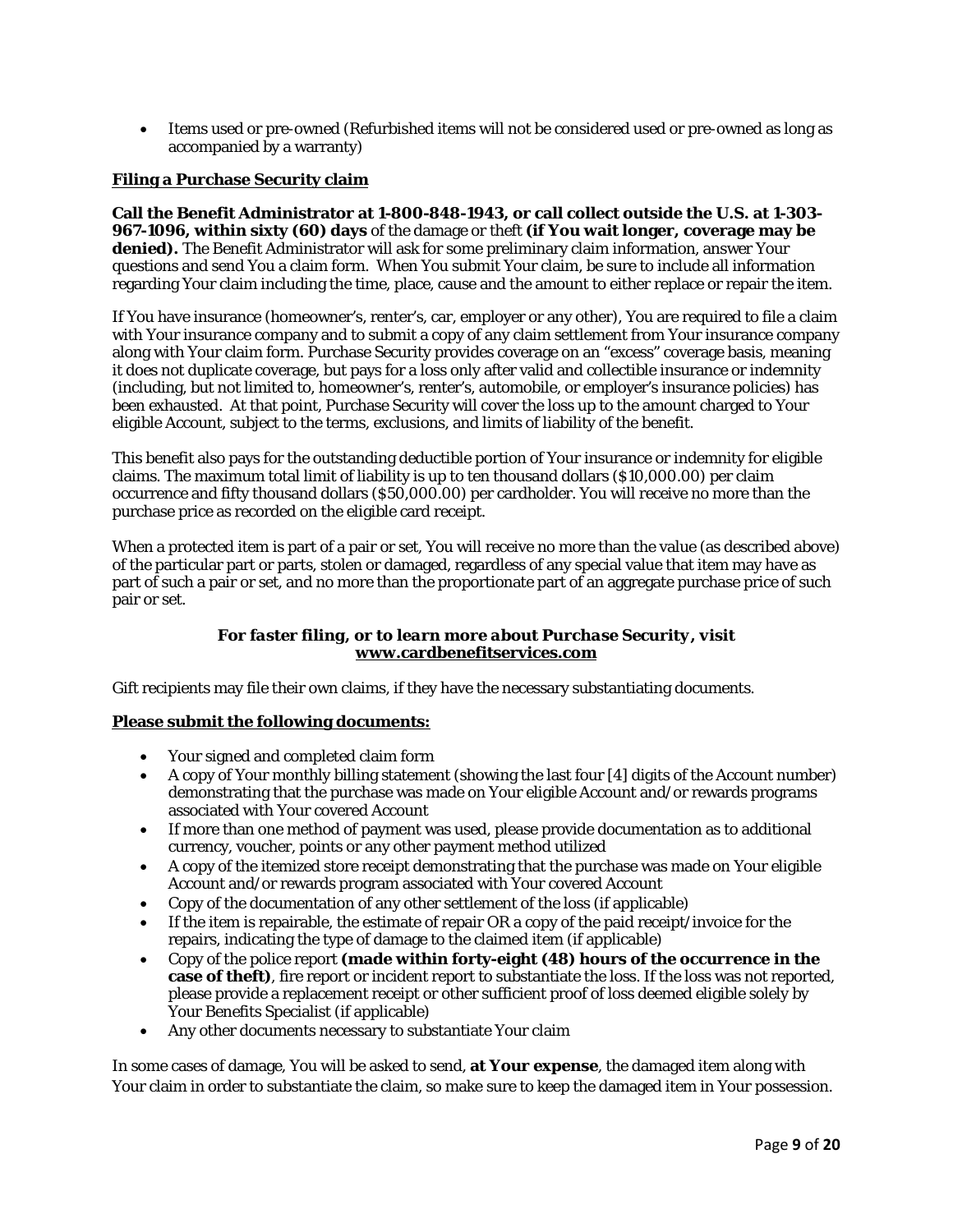PLEASE NOTE: Your maximum recovery under the Purchase Security Benefit is the purchase price of the item, not to exceed the coverage limit.

## **Please return Your signed and completed form with all documentation within ninety (90) days of the date of theft or damage.**

## **How will I be reimbursed?**

Once You've met the conditions of this benefit, the Benefit Administrator will resolve Your claim in one of two ways:

- A damaged item may be repaired, rebuilt, or replaced, while a stolen item will be replaced. Typically, You will receive notice about this decision within fifteen (15) days upon receipt of Your claim documentation.
- You may receive payment to replace Your item, an amount not more than the original purchase price, less shipping and handling charges, up to ten thousand dollars (\$10,000.00) per claim and fifty thousand dollars (\$50,000.00) per cardholder. You will only be reimbursed up to the dollar amount to replace or repair the item or the program limit, whichever is less. Under normal circumstances, reimbursement will take place within five (5) business days.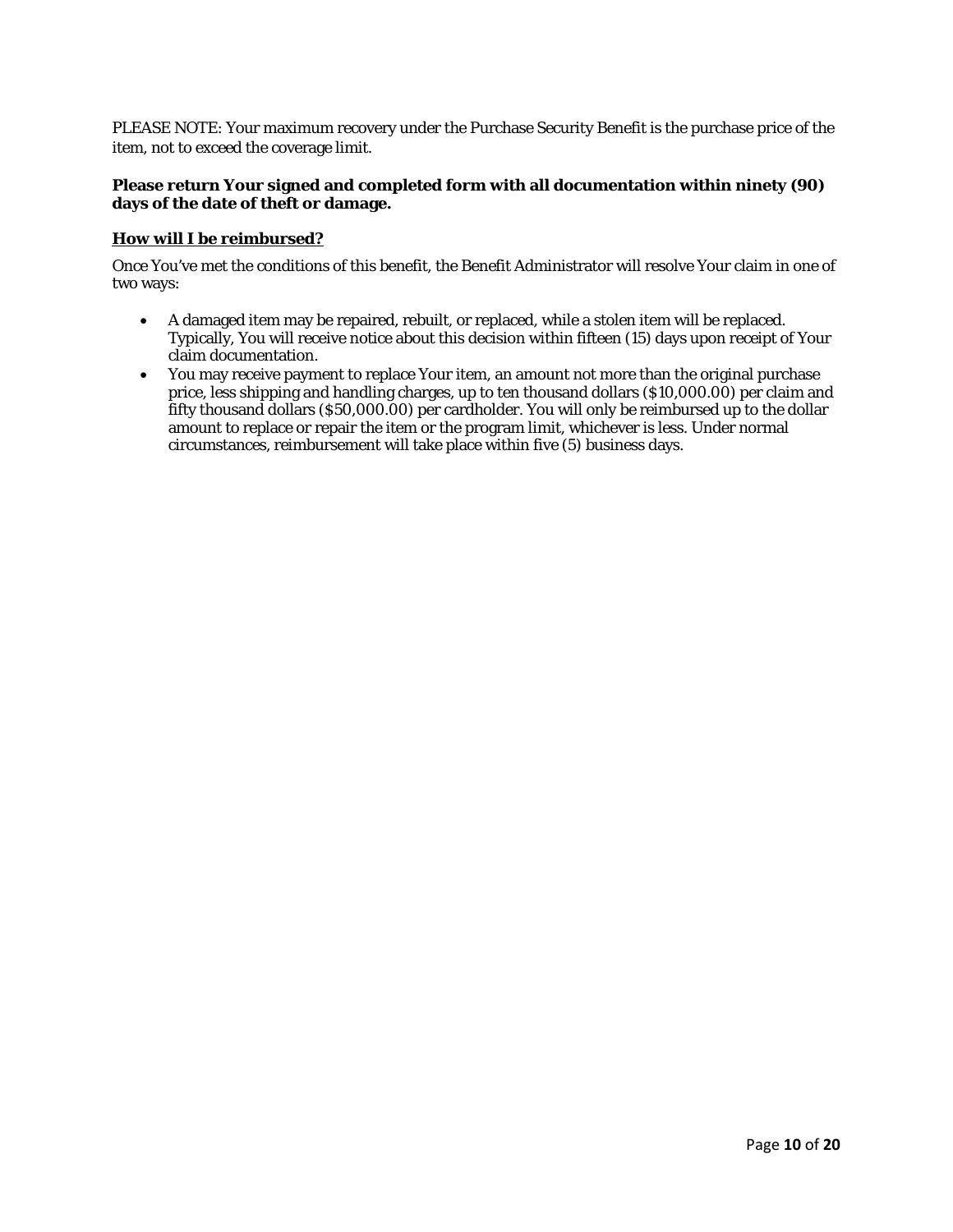# **Extended Warranty Protection**

Product warranties can be inconvenient and cumbersome to use.

Let's say You purchased a great gadget about a year ago, but it just stopped working, and You can't find Your sales receipt and warranty information. For all too common situations like these, Extended Warranty Protection can help.

Extended Warranty Protection provides You with valuable features that help You manage, use and extend the warranties for eligible items purchased on Your covered Account and/or rewards programs associated with Your covered Account. Services include Warranty Registration and Extended Protection. You are eligible for this benefit if You are a cardholder of an eligible card issued in the United States and You purchase either a portion or the entire cost of the item using Your Account and/or rewards program associated with Your covered Account.

## **Here's how Warranty Registration works**

When You purchase an eligible item that carries a manufacturer's warranty, You can register Your purchase by calling **1-800-848-1943 or call collect outside the U.S. at 1-303-967-1096**. You can also register Your purchase online at www.cardbenefitservices.com.

The Benefit Administrator will tell You where to send Your item's sales receipt and warranty information, so they can be kept on file should You need them.

If You choose *not* to register Your item, be sure to keep Your monthly billing statement reflecting the purchase, the itemized sales receipt, the original manufacturer's written U.S. warranty and any additional warranty in a safe place. These documents will be required to verify Your claim.

## **Here's how Extended Protection works**

Your warranty coverage can be doubled up to one (1) additional year on eligible warranties of three (3) years or less. For example, a manufacturer's warranty of three (3) months would be provided with an additional three (3) months of coverage for a combined total of six (6) months of coverage, and a warranty for six (6) months would be provided with an additional six (6) months of coverage for a combined total of twelve (12) months of coverage. However, if the manufacturer's warranty is for three (3) years, it would only be extended one (1) additional year.

This benefit is limited to no more than the original price of the purchased item (as shown on Your credit card receipt), less shipping and handling fees, up to a maximum of ten thousand dollars (\$10,000.00) per claim, and fifty thousand dollars (\$50,000.00) per cardholder.

The benefit covers purchases made both inside and outside the U.S. The eligible item must have a valid original manufacturer's U.S. repair warranty of three (3) years or less, store-purchased dealer warranty, or an assembler warranty.

## **What Extended Protection does** *not* **cover**

- Boats, automobiles, aircraft, and any other motorized vehicles and their motors, equipment, or accessories, including trailers and other items that can be towed by or attached to any motorized vehicle
- Any costs other than those specifically covered under the terms of the original manufacturer's written U.S. repair warranty, as supplied by the original manufacturer, or other eligible warranty
- Items purchased for resale
- Real estate and items which are intended to become part of real estate including, but not limited to, items that are hard-wired or hard-plumbed, garage doors, garage door openers, and ceiling fans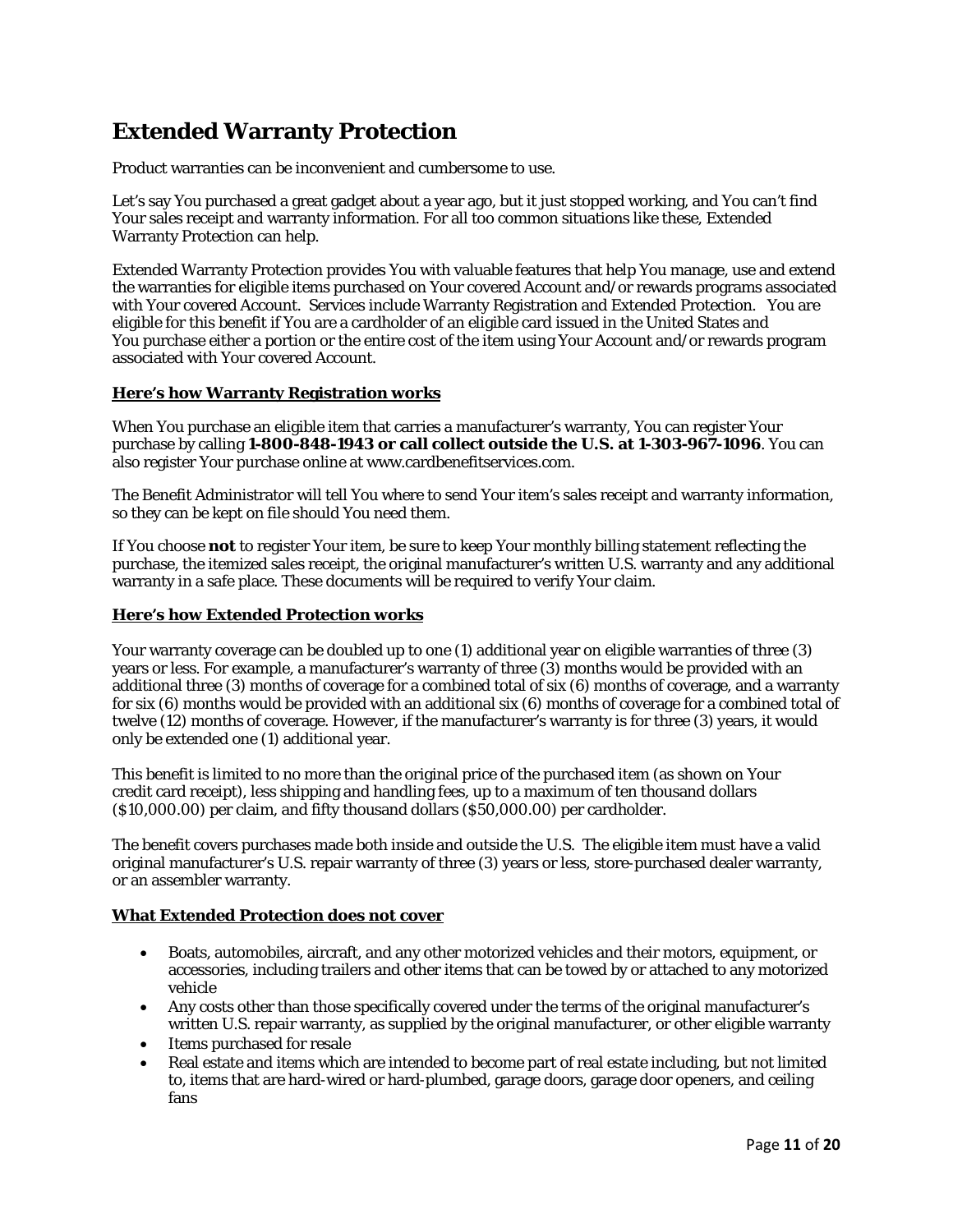- Rented or leased items
- Computer software
- Medical equipment
- Used or pre-owned items (Refurbished items will be covered as long as it has a warranty with it and would not be considered used or pre-owned)

## **Filing an Extended Protection claim**

To file a claim, call the Benefit Administrator at **1-800-848-1943 (or call collect outside the U.S., at 1-303-967-1096**), immediately after the failure of Your covered item. **Please note that if You do not notify the Benefit Administrator within sixty (60) days of product failure, Your claim may be denied.** 

The Benefit Administrator will request preliminary claim information, direct You to the appropriate repair facility, and send You the claim form. Gift recipients of eligible items are also covered, but they must provide all the documents needed to substantiate their claim.

If You received or purchased a service contract or an extended warranty when You purchased Your item, this benefit will be supplemental to, and in excess of, that coverage.

## **What You must submit to file a claim**

Fill out and sign the claim form the Benefit Administrator sent You, then submit the form **within ninety (90) days** of the product failure, along with the following documents:

- A copy of Your monthly billing statement (showing the last four [4] digits of the Account number) demonstrating that the purchase was made on Your eligible Account and/or rewards program associated with Your covered Account
- If more than one method of payment was used, please provide documentation as to additional currency, voucher, points or any other payment method utilized
- A copy of the itemized sales receipt
- A copy of the original manufacturer's written U.S. warranty, and any other applicable warranty
- A description of the item and its serial number, and any other documentation deemed necessary to substantiate Your claim (this includes bills and, if necessary, a copy of the maintenance record and receipts)
- The original repair estimate or repair bill, indicating cause of failure Any other documentation deemed necessary by the Benefit Administrator to substantiate the claim

## **All claims must be fully substantiated.**

## *For faster filing, or to learn more about Extended Warranty Protection, visit* **[www.cardbenefitservices.com](http://www.cardbenefitservices.com/)**

## **How will I be reimbursed?**

If You have substantiated Your claim and met the terms and conditions of the benefit, Your item will be replaced or repaired **at the Benefit Administrator's discretion**, but for no more than the original purchase price of the covered item, as recorded on Your credit card receipt, less shipping and handling fees, up to a maximum of ten thousand dollars (\$10,000.00) per claim, and a maximum of fifty thousand dollars (\$50,000.00) per cardholder. **You will only be reimbursed up to the amount charged to Your Account or the program limit**, whichever is less. Under normal circumstances, reimbursement will occur within five (5) business days of the receipt and approval of all required documents.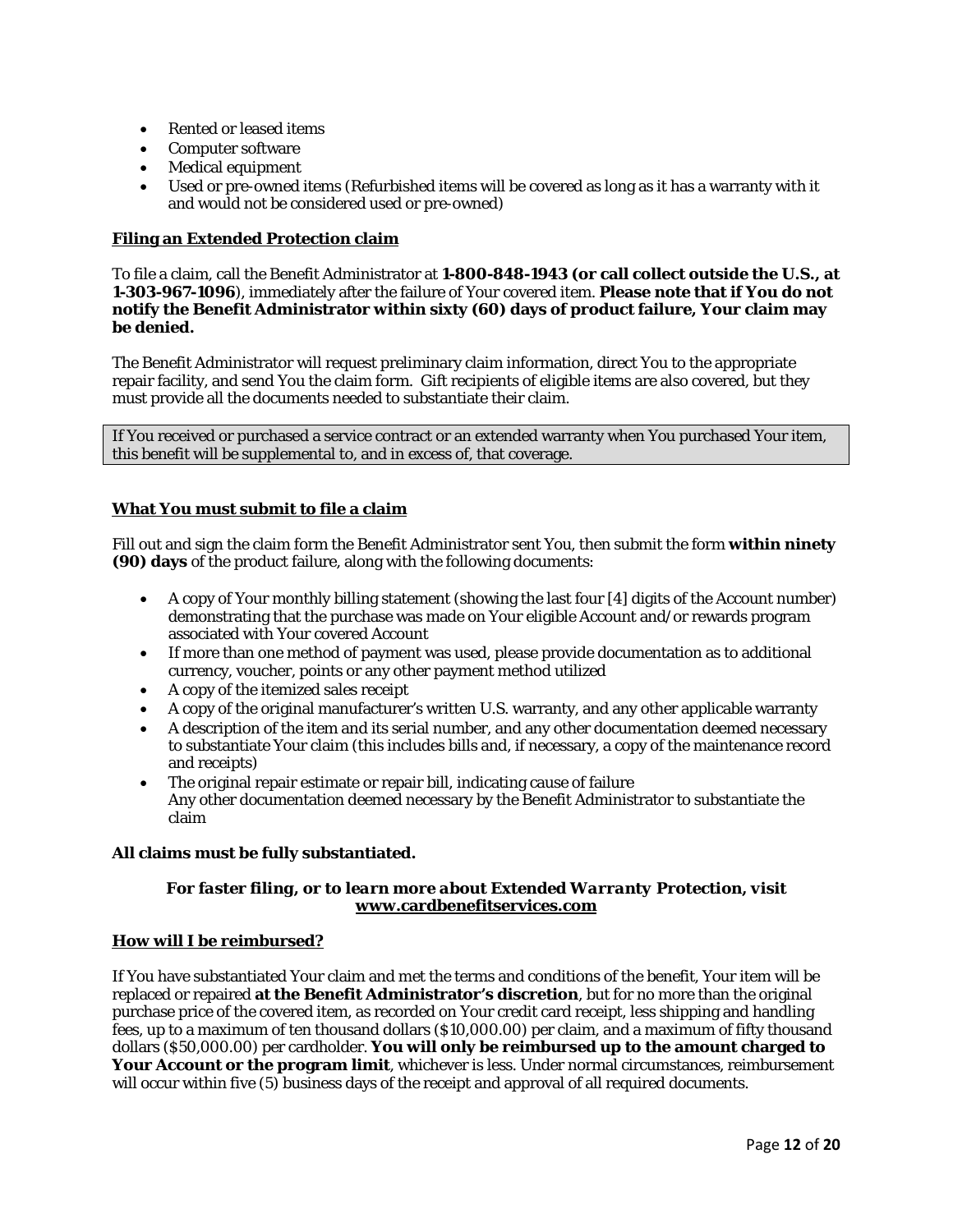If Your item is to be repaired, or You may go to an authorized repair facility and file a claim for reimbursement. Only valid and reasonable repairs made at the manufacturer's authorized repair facility are covered.

In either case, the Benefit Administrator's payment, replacement, or repair made in good faith will fulfill the obligation under this benefit.

## **Definitions**

**Account** means Your credit or debit card Accounts.

**Eligible Person** means a cardholder who pays for their purchase by using their eligible Account and/or rewards program associated with their covered Account.

**You or Your** means an Eligible Person who purchase their item to their eligible Account and/or with rewards program associated with their covered Account.

#### **Additional provisions for Purchase Security and Extended Protection**

- Signed or pinned transactions are covered as long as You use Your eligible card to secure the transaction.
- You shall do all things reasonable to avoid or diminish any loss covered by this benefit. This provision will not be unreasonably applied to avoid claims.
- If You make any claim knowing it to be false or fraudulent in any respect, no coverage shall exist for such claim, and Your benefit may be cancelled. Each cardholder agrees that representations regarding claims will be accurate and complete. Any and all relevant provisions shall be void in any case of fraud, intentional concealment, or misrepresentation of material fact.
- No legal action for a claim may be brought against the Provider until sixty (60) days after the Provider receives Proof of Loss. No legal action against the Provider may be brought more than two (2) years after the time for giving Proof of Loss. Further, no legal action may be brought against the Provider unless all the terms of the Guide to Benefits have been complied with fully.
- This benefit is provided to eligible cardholders at no additional cost. The terms and conditions contained in this Guide to Benefits may be modified by subsequent endorsements. Modifications to the terms and conditions may be provided via additional Guide to Benefits mailings, statement inserts, statement messages or electronic notification. The benefits described in this Guide will not apply to cardholders whose Accounts have been suspended or cancelled.
- Termination dates may vary by financial institutions. Your financial institution can cancel or nonrenew the benefits for cardholders, and if they do, they will notify You at least thirty (30) days in advance. Indemnity Insurance Company of North America ("Provider") is the underwriter of these benefits and is solely responsible for its administration and claims. The Benefit Administrator provides services on behalf of the Provider.
- After the Benefit Administrator has paid Your claim, all Your rights and remedies against any party in respect of this claim will be transferred to the Benefit Administrator to the extent of the payment made to You. You must give the Benefit Administrator all assistance as may reasonably be required to secure all rights and remedies.
- This benefit does not apply to the extent that trade or economic sanctions or other laws or regulations prohibit the provision of insurance, including, but not limited to, the payment of claims.

FORM #PSEPBUSINESSv1 – 2017 (04/17) PSEP-B

**For more information about the benefit described in this guide, call the Benefit Administrator at 1-800-848-1943, or call collect outside the U.S. at 1-303-967-1096.**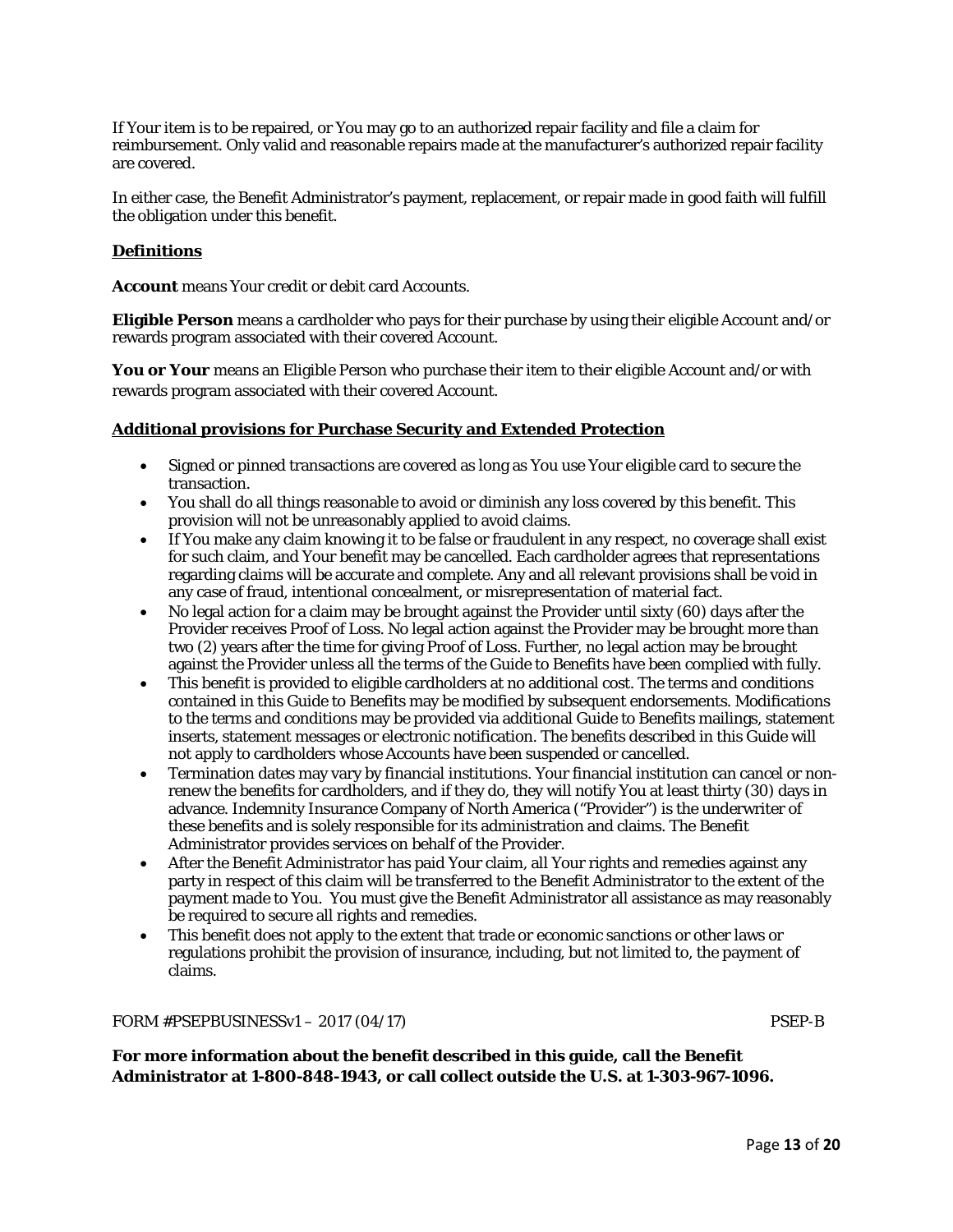# **Price Protection**

It is important for most buyers to get the best deal when purchasing a new item, however it can be irritating when You discover that the same item You recently purchased is being Advertised for less than what You paid for.

With Price Protection, if You buy an eligible item with Your covered Account and/or rewards program associated with Your covered Account in the United States and see the identical eligible item available for less in another retail store's printed Advertisement or non-auction Internet Advertisement within sixty (60) days of the Date of Purchase, You can be reimbursed the difference up to \$250.00 per item and up to \$1,000.00 a year.

You are eligible for this benefit if You are a valid cardholder of an eligible U.S. issued card and You charge either a portion or the entire purchase price of the eligible item to Your Account or rewards program earned on Your covered Account toward the purchase. You will only be reimbursed up to the amount charged to Your Account or the program limit.

**Price Protection is secondary to and in excess of store policies offering a lowest-price guarantee or any other form of refund for price differences. Only items Advertised by authorized dealers in the United States apply. Price differences involving manufacturing and/or merchant rebates, shipping and handling fees, and sales tax, if any, are not covered by the Price Protection benefit.** 

## **How does it work?**

- 1. Use Your eligible Account and/or rewards program associated with Your covered Account to purchase the eligible item. Be sure to save all original receipts; both Your Account paperwork and the itemized store receipt.
- 2. If You see the identical product by the same manufacturer Advertised in print for a lower retail price within sixty (60) days of Your purchase, keep the original printed Advertisement and make sure the Advertisement includes:
	- A description of the item that is identical to the one You purchased
	- The sale price
	- The store or dealer's name
	- A sale date(s) effective within sixty (60) days of the Date of Purchase

## **What is** *not* **covered?**

- Internet Auction Advertisements including but not limited to sites such as eBay, Ubid, Yahoo and public or private live auction sites.
- Advertisements of cash-only sales, closeout sales, flea markets, fire sales, goingout-of-business sales, limited-quantity promotions or liquidation sales.
- Advertisements of sales of seasonal or discontinued items including, but not limited to, holiday decorations.
- Animals and living plants.
- Boats, automobiles, and any other motorized vehicles and their motors, equipment, or accessories.
- Cell phone service agreements and cell phone contracts.
- Items purchased for resale, professional, or commercial use.
- Jewelry, antiques, and collectible items, rare or one-of-a-kind items, special order items, custom items, or tailored items.
- Manufacturer and/or merchant rebates
- Perishables, services, consumables, and limited-life items including, but not limited to, rechargeable batteries.
- Real estate and items which are intended to become part of real estate including, but not limited to, items that are hard-wired or hard-plumbed, garage doors, garage door openers, and ceiling fans.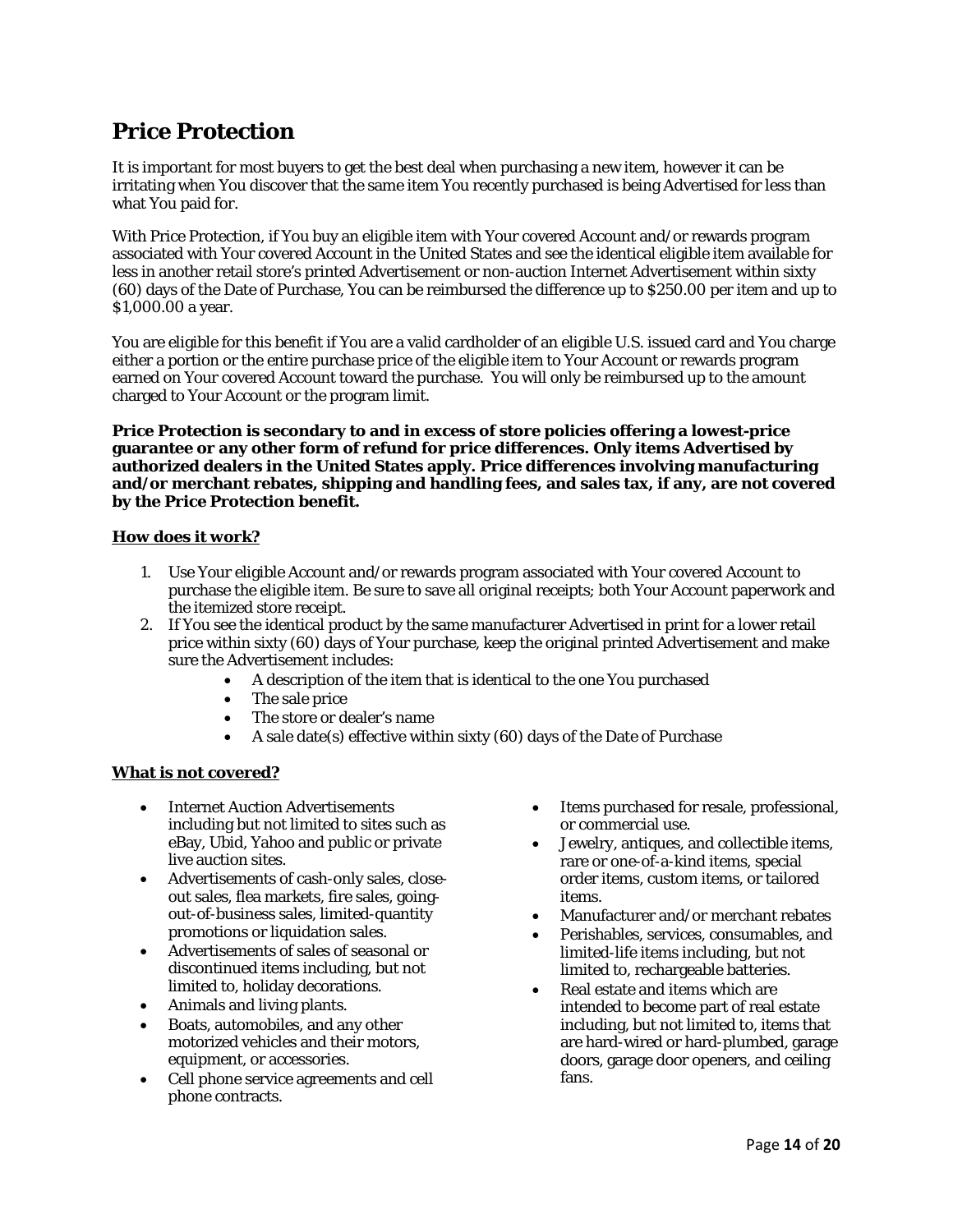- Traveler's checks, cash, tickets, credit or debit cards, and any other negotiable instruments.
- Items purchased outside of the United States.
- Items that are previously owned, sold "as is," and/or refurbished.

## **How to file a Price Protection claim**

- 1. Notify the Benefit Administrator within ten (10) days of the printed Advertisement showing Your product at a lower price at **1-800-553-7520,** or outside the U.S. call collect at **1-303-967-1096**. The Benefit Administrator will answer any questions You may have and send You a claim form.
- 2. Return the claim form and the requested documentation below within twenty (20) days of contacting the Benefit Administrator. Send all information to the address provided by the Benefit Administrator.

## **Please submit the following documents:**

- The completed signed claim form
- The original itemized sales receipt for Your purchase or original packing slip in the case of mail order purchases
- A copy of Your monthly billing statement (showing the last four [4] digits of the Account number) demonstrating that the purchase was made on Your covered Account and/or rewards program associated with Your covered Account
- If more than one method of payment was used, please provide documentation as to additional currency, voucher, points or any other payment method utilized
- Any other documentation deemed necessary by the Benefit Administrator to substantiate the claim
- The original printed Advertisement or print out from a non-auction Internet site showing the item with its sale date and/or date of the Advertisement, lower Advertised price, and advertising store name to:

Card Benefit Services P.O. Box 110889 Nashville, TN 37222

## *For faster filing, or to learn more about Price Protection, visit [www.cardbenefitservices.com](http://www.cardbenefitservices.com/)*

## **Definitions**

**Account** means Your credit or debit card Accounts.

**Advertised or Advertisements** means an Advertisement printed in a newspaper, journal, magazine, or flyer or items Advertised on a non-Auction internet site, distributed in the United States to the general public and placed by a manufacturer or authorized dealer of the consumer product in the United States. The advertisement must provide information stating the same manufacturer and model number of the item purchased. Advertisements that are cut down or altered in any way will not be accepted; therefore, any Advertisements, catalogs, etc. must be submitted in whole with date verification. The only exception is Advertisements in magazines and newspapers. In these cases, it's not necessary to submit the whole publication; only the whole page or pages in which the Advertisement appears, with the date and name of the publication, is required. Advertisements posted on the Internet, by a non-Auction Internet merchant with a valid tax identification number, are also eligible. The advertisement must provide information stating the same manufacturer and model number of the item purchased. The printed version of the non-Auction internet advertisement must include the merchant's Internet address and customer service telephone number, as well as the item, including manufacturer, model number, sale price, and date of publication.

**Date of Purchase** means the date You paid for and received the item, or the date of delivery and personal acceptance of the item, whichever is later.

**Eligible Person** means a cardholder who pays for their purchase by using their eligible Account and/or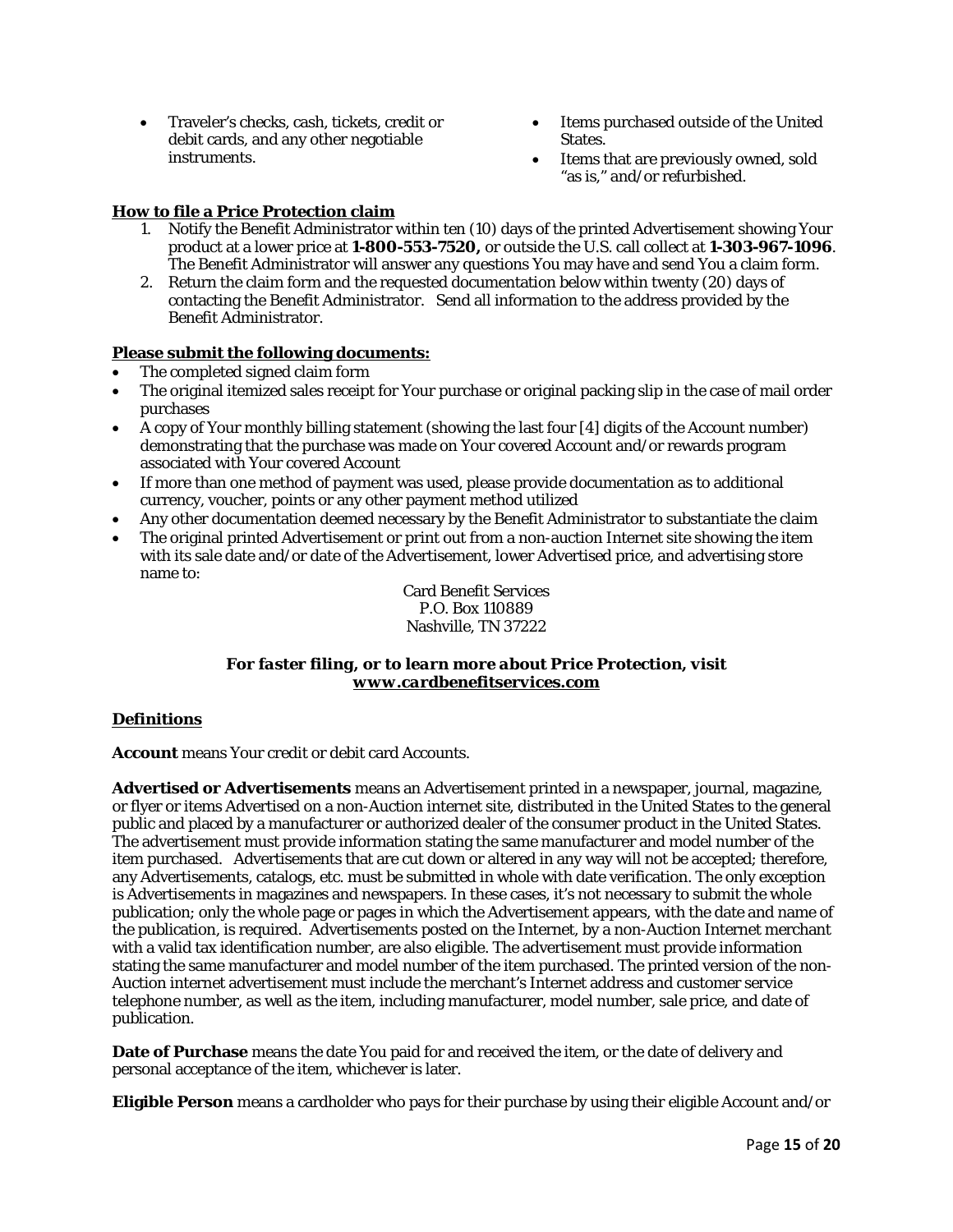with rewards program associated with their covered Account.

You or Your means an Eligible Person who used their eligible Account to purchase the item and/or with rewards program associated with their covered Account.

## **Additional provisions for Price Protection**

- Signed or pinned transactions are covered as long as You use Your eligible Account to secure the transaction.
- You shall do all things reasonable to avoid or diminish any loss covered by this benefit. This provision will not be unreasonably applied to avoid claims.
- If You make any claim knowing it to be false or fraudulent in any respect, no coverage shall exist for such claim, and Your benefit may be cancelled. Each cardholder agrees that representations regarding claims will be accurate and complete. Any and all relevant provisions shall be void in any case of fraud, intentional concealment, or misrepresentation of material fact.
- No legal action for a claim may be brought against the Provider until sixty (60) days after the Provider receives Proof of Loss. No legal action against the Provider may be brought more than two (2) years after the time for giving Proof of Loss. Further, no legal action may be brought against the Provider unless all the terms of the Guide to Benefits have been complied with fully.
- This benefit is provided to eligible cardholders at no additional cost. The terms and conditions contained in this Guide to Benefits may be modified by subsequent endorsements. Modifications to the terms and conditions may be provided via additional Guide to Benefits mailings, statement inserts, statement messages or electronic notification. The benefits described in this Guide to Benefits will not apply to cardholders whose Accounts have been suspended or cancelled.
- Termination dates may vary by financial institutions. Your financial institution can cancel or nonrenew the benefits for cardholders, and if they do, they will notify You at least thirty (30) days in advance. Indemnity Insurance Company of North America ("Provider") is the underwriter of these benefits and is solely responsible for its administration and claims. The Benefit Administrator provides services on behalf of the Provider.
- After the Benefit Administrator has paid Your claim, all Your rights and remedies against any party in respect of this claim will be transferred to the Benefit Administrator to the extent of the payment made to You. You must give the Benefit Administrator all assistance as may reasonably be required to secure all rights and remedies.
- This benefit does not apply to the extent that trade or economic sanctions or other laws or regulations prohibit the provision of insurance, including, but not limited to, the payment of claims.

## **Claim Snapshot**

| <b>You use Your</b><br>covered Account to<br>purchase a new TV<br>only to find the<br>same TV<br>Advertised for a<br>lower price in a<br>magazine 10 days<br>later | 10 Days<br><b>Benefit</b><br><b>Administrator must</b><br>be notified of the<br>Advertisement | 20 Days<br>Claim form must<br>be submitted with<br>supporting<br>documents | <b>Claim Settled</b> |
|--------------------------------------------------------------------------------------------------------------------------------------------------------------------|-----------------------------------------------------------------------------------------------|----------------------------------------------------------------------------|----------------------|
|--------------------------------------------------------------------------------------------------------------------------------------------------------------------|-----------------------------------------------------------------------------------------------|----------------------------------------------------------------------------|----------------------|

FORM #PRICEPROT – 2017 (04/17) PP-O

**For more information about the benefit described in this guide, call the Benefit Administrator at 1-800-553-7520, or call collect outside the U.S. at 1-303-967-1096.**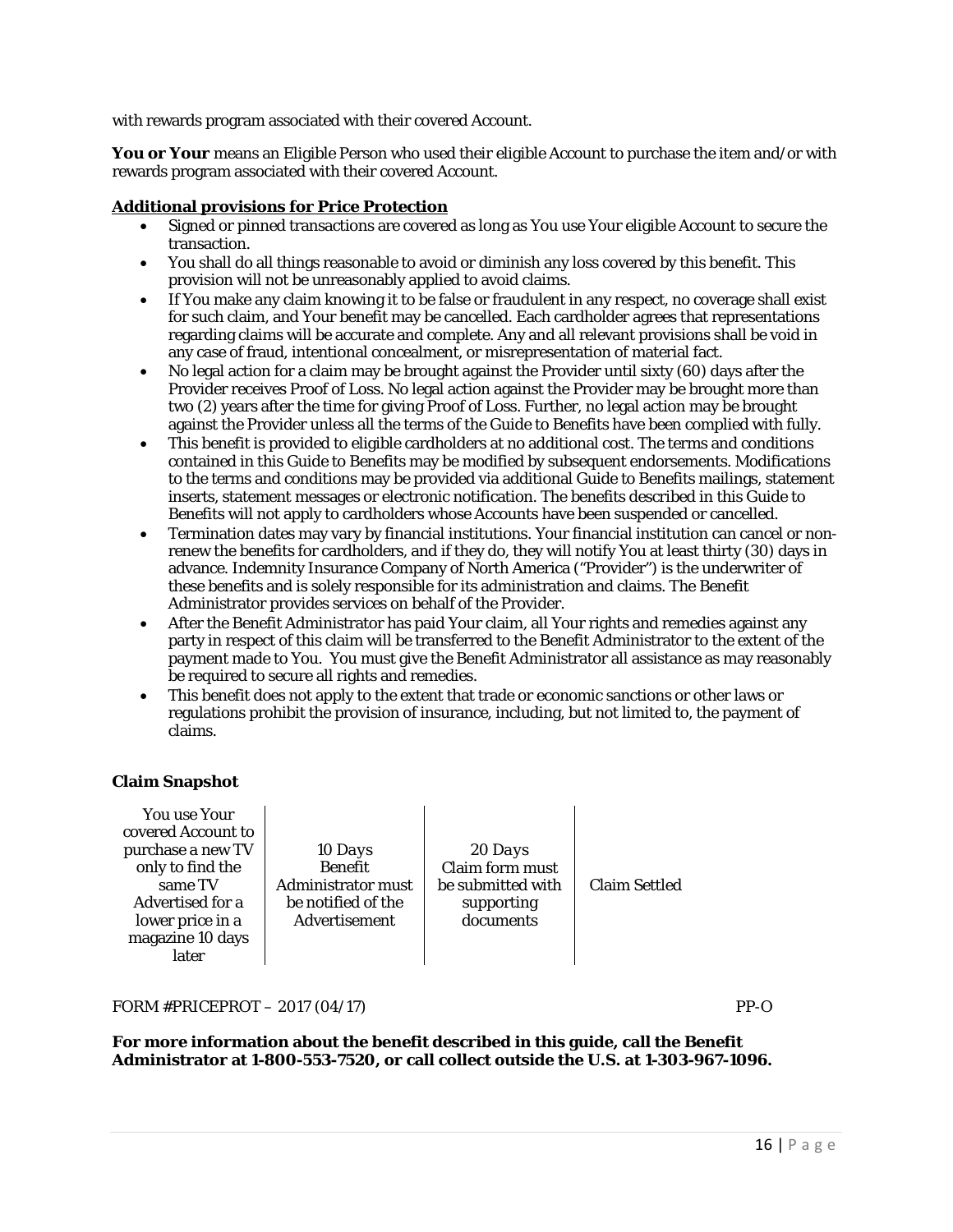# **Return Protection**

Have You ever purchased an item which looks great on the Internet or spectacular in a store but doesn't look as great once You remove its packaging at home? What if the retailer where You purchased the item will not accept the return?

Return Protection may be able to assist You. Return Protection is a benefit for eligible cardholders who make a purchase with their Account and/or rewards program associated with their covered Account.

You are eligible for this benefit if You are a cardholder of a covered card issued in the United States.

If You are disappointed with an item, within ninety (90) days from the date of purchase, and the retailer will not accept a return, You can be reimbursed for the purchase price, up to two hundred and fifty dollars (\$250.00) per item of personal property, and an annual maximum of one thousand dollars (\$1,000.00), per Account.

The Return Protection benefit is supplemental to, and in excess of, any valid and collectible avenue of recovery available to You, the eligible cardholder. The Benefit Administrator will reimburse the excess amount, once all other coverage has been exhausted, up to the coverage amount.

## **What** *is* **covered?**

Eligible items of personal property purchased with Your covered Account and/or rewards program associated with Your covered Account are covered for reimbursement up to two hundred and fifty dollars (\$250.00) per item at an annual maximum of one thousand dollars (\$1,000.00) per Account.

## **What** *is not* **covered?**

Return Protection does *not* apply to the following purchases:

- Animals and living plants
- Boats, aircraft, automobiles, and any other motorized vehicles and their motors, equipment, or accessories, including trailers and other items that can be towed by, or attached to, any motorized vehicle
- Cash, bullion, traveler's checks, tickets, credit or debit cards, and any other negotiable instruments
- Computer software
- Damaged, or non-working, items
- Formal attire, including but not limited to, cocktail dresses, tuxedos, gowns, and formal accessories
- Items purchased for resale, or for professional or commercial use
- Items purchased outside the United States
- Items that have been altered
- Jewelry, art objects, rare or precious coins or stamps, antiques, and collectible items
- Medical equipment
- Perishables, consumables, and limited-life items, including but not limited to, rechargeable batteries
- Real estate and items which are intended to become part of real estate, including but not limited to, items that are hard-wired or hard-plumbed, garage doors, garage door openers, and ceiling fans
- Seasonal items, including but not limited to, holiday decorations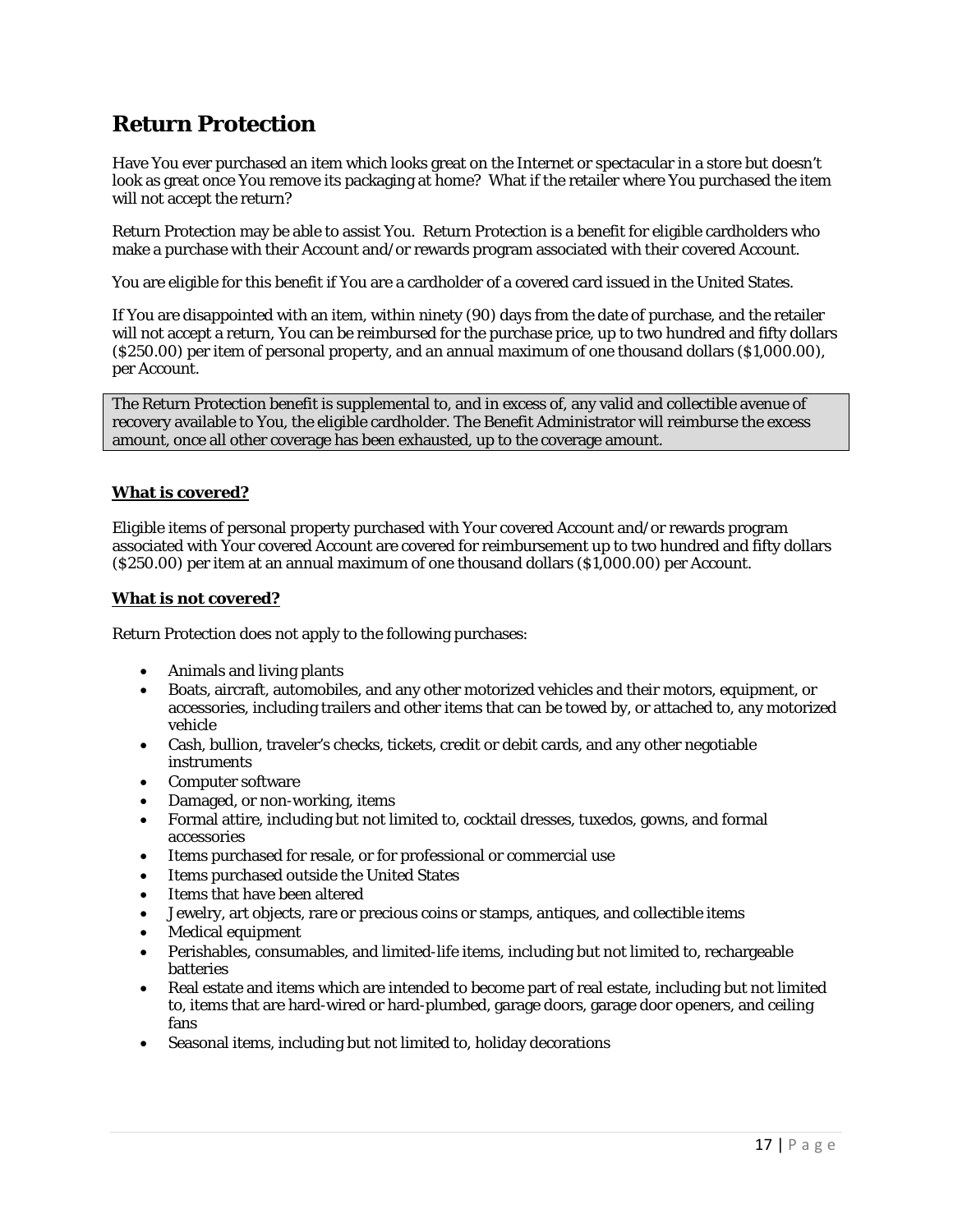## **What if the store offers a guarantee?**

This benefit is designed to cover You if the store will not allow You to return the item for a refund, exchange or credit.

## **How to file a Return Protection claim**

1**.** If You are not satisfied with Your purchase and the retailer will not accept the return, call the Benefit Administrator, within ninety (90) days of the date of Your purchase, at **1-888-565-8472**, **or call collect outside the United States at 1-303-967-1096.** The customer service representative will ask you for some preliminary information about Your claim and send You a claim form.

2. Return the completed claim form within thirty (30) days of the first notice of loss to the Benefit Administrator along with the following items:

- Your original itemized sales receipt for Your purchase or original packing slip in the case of mail order purchases
- A copy of Your monthly billing statement (showing the last four [4] digits of the Account number) demonstrating that the purchase was made on Your covered Account.

After You have collected all of these documents, please send to:

Card Benefit Services P.O. Box 110889 Nashville, TN. 37222

## **Please Note: If You file a claim within the first thirty (30) days of purchase, You may be asked to submit proof of the store's return policy.**

3. A customer service representative will contact You after receiving Your claim paperwork. If additional documents are requested, You will have sixty (60) days to fulfill that request. Once the claim paperwork is complete, You will receive instructions for shipping the item with its original packaging and any applicable manuals and warranties to Card Benefit Services. **The cost of shipping is at your expense.** 

## **The item must be in like-new or good working condition in order to be approved for reimbursemen**t.

## *For faster filing, or to learn more about Return Protection visit* **[www.cardbenefitservices.com](http://www.cardbenefitservices.com/)**

## **How will I be reimbursed?**

If Your claim is approved and the item has been received, the Benefit Administrator will issue a reimbursement for the purchase price of the item, up to a maximum of two hundred and fifty dollars (\$250.00) per eligible item, or one thousand dollars (\$1,000.00) annual maximum per Account, less any applicable shipping and handling fees.

## **Definitions**

**Account** means Your credit or debit card Accounts.

**Eligible Person** means a cardholder who pays for their purchase by using their eligible Account and/or rewards program associated with their covered Account.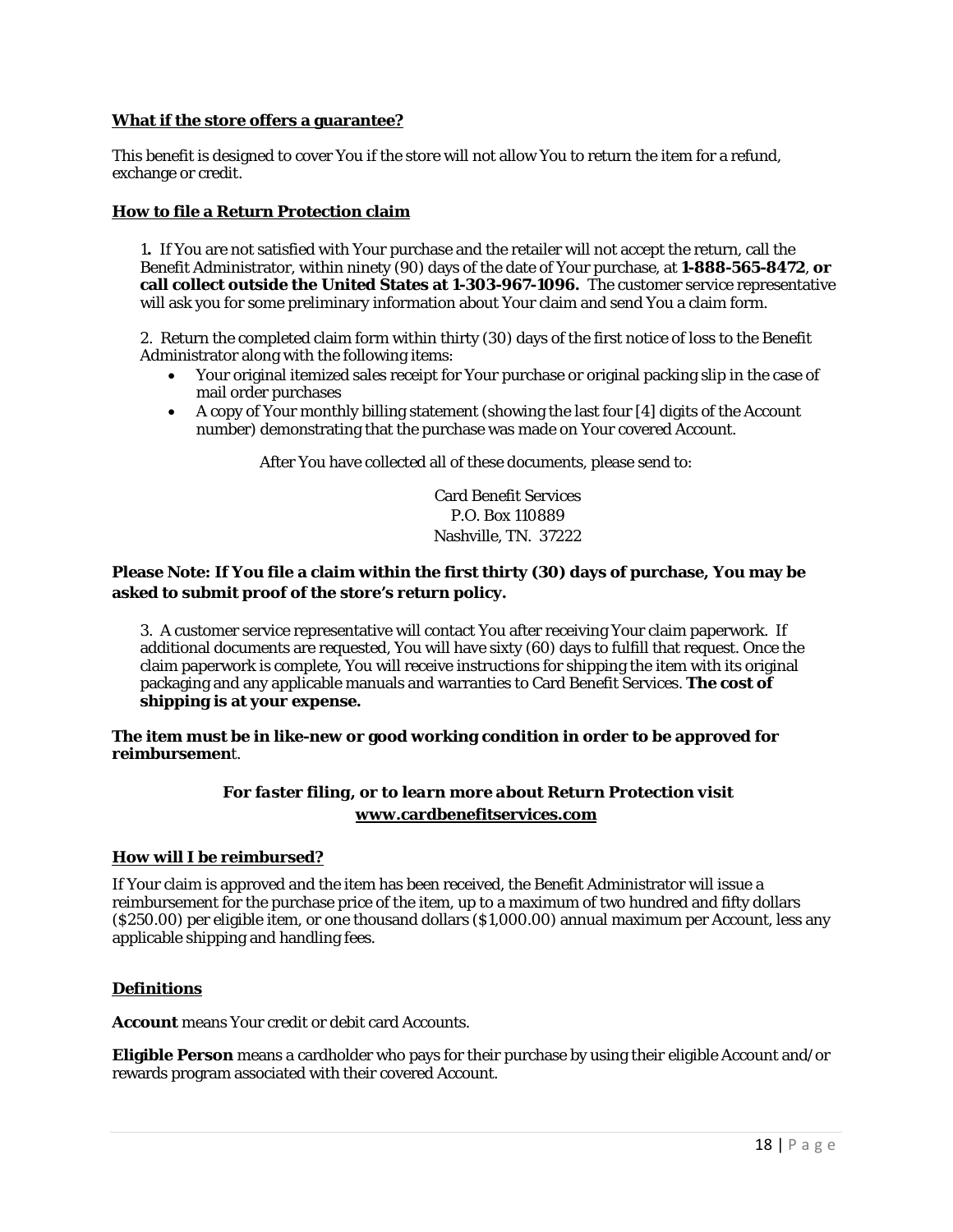**You or Your** means an Eligible Person who used their eligible Account to purchase the item and/or rewards program associated with their covered Account.

## **Additional provisions for Return Protection**

- Signed or pinned transactions are covered as long as You use Your eligible Account to secure the transaction.
- You shall do all things reasonable to avoid or diminish any loss covered by this benefit. This provision will not be unreasonably applied to avoid claims.
- If You make any claim knowing it to be false or fraudulent in any respect, no coverage shall exist for such claim, and Your benefit may be cancelled. Each cardholder agrees that representations regarding claims will be accurate and complete. Any and all relevant provisions shall be void in any case of fraud, intentional concealment, or misrepresentation of material fact.
- No legal action for a claim may be brought against the Provider until sixty (60) days after the Provider receives Proof of Loss. No legal action against the Provider may be brought more than two (2) years after the time for giving Proof of Loss. Further, no legal action may be brought against the Provider unless all the terms of the Guide to Benefits have been complied with fully.
- This benefit is provided to eligible cardholders at no additional cost. The terms and conditions contained in this Guide to Benefits may be modified by subsequent endorsements. Modifications to the terms and conditions may be provided via additional Guide to Benefits mailings, statement inserts, statement messages or electronic notification. The benefits described in this Guide to Benefits will not apply to cardholders whose Accounts have been suspended or cancelled.
- Termination dates may vary by financial institutions. Your financial institution can cancel or nonrenew the benefits for cardholders, and if they do, they will notify You at least thirty (30) days in advance. Indemnity Insurance Company of North America ("Provider") is the underwriter of these benefits and is solely responsible for its administration and claims. The Benefit Administrator provides services on behalf of the Provider.
- After the Benefit Administrator has paid Your claim, all Your rights and remedies against any party in respect of this claim will be transferred to the Benefit Administrator to the extent of the payment made to You. You must give the Benefit Administrator all assistance as may reasonably be required to secure all rights and remedies.
- This benefit does not apply to the extent that trade or economic sanctions or other laws or regulations prohibit the provision of insurance, including, but not limited to, the payment of claims.

## **Claims Snapshot**

| You purchase a<br>new kitchen<br>appliance using<br><b>Your covered</b><br><b>Account</b> | You are not<br>happy with Your<br>item within 90<br>days of purchase,<br>but the item can<br>no longer be<br>returned | Immediately<br>contact the<br>Benefit<br>Administrator<br>when You cannot<br>return Your item | 30 Days<br>Claim form<br>must be<br>submitted | 60 Days<br><b>Supporting</b><br>documents<br>must be<br>provided | Claim<br>Settled |
|-------------------------------------------------------------------------------------------|-----------------------------------------------------------------------------------------------------------------------|-----------------------------------------------------------------------------------------------|-----------------------------------------------|------------------------------------------------------------------|------------------|
|-------------------------------------------------------------------------------------------|-----------------------------------------------------------------------------------------------------------------------|-----------------------------------------------------------------------------------------------|-----------------------------------------------|------------------------------------------------------------------|------------------|

FORM  $#RETPRO - 2017 (04/17)$  RP-O

**For more information about the benefit described in this guide, call the Benefit Administrator at 1-888-565-8472, or call collect outside the U.S. at 1-303-967-1096.**